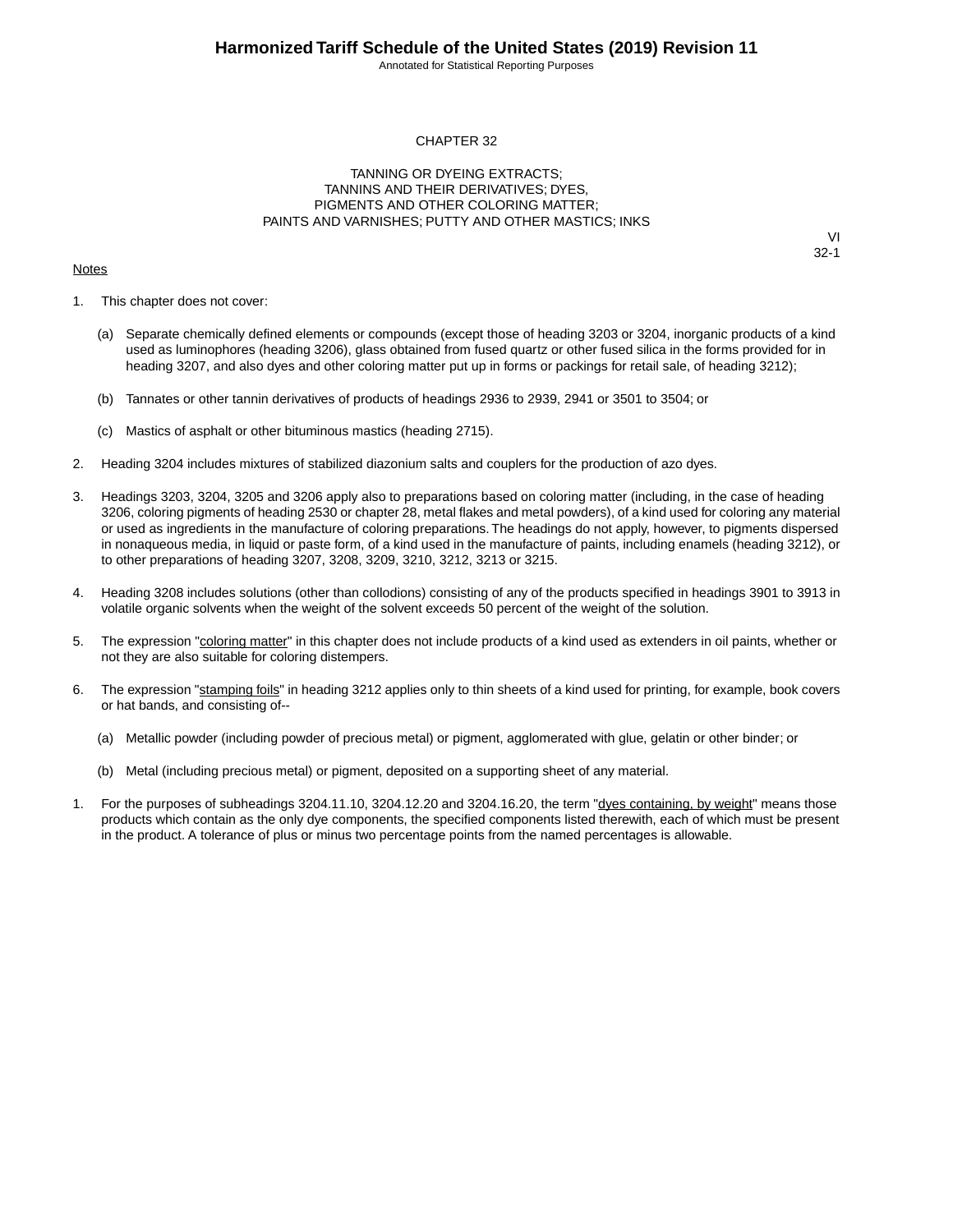Annotated for Statistical Reporting Purposes

| Heading/              | Stat.       |                                                                                                                                    | Unit                  |         | Rates of Duty                         |                      |
|-----------------------|-------------|------------------------------------------------------------------------------------------------------------------------------------|-----------------------|---------|---------------------------------------|----------------------|
| Subheading            | Suf-<br>fix | Article Description                                                                                                                | of<br>Quantity        | General | Special                               | $\overline{2}$       |
| 3201                  |             | Tanning extracts of vegetable origin;                                                                                              |                       |         |                                       |                      |
|                       |             | tannins and their salts, ethers, esters and other derivatives:                                                                     |                       |         |                                       |                      |
| 3201.10.00 00         |             |                                                                                                                                    | kg Free <sup>1/</sup> |         |                                       | Free                 |
| 3201.20.00 00         |             |                                                                                                                                    | kg Free <sup>1/</sup> |         |                                       | Free                 |
| 3201.90               |             | Other:                                                                                                                             |                       |         |                                       |                      |
| 3201.90.10 00         |             | Tannic acid, containing by weight 50 percent or more                                                                               |                       |         |                                       |                      |
|                       |             |                                                                                                                                    | kg 1.5% <sup>1/</sup> |         | Free (A, AU, BH,<br>CA, CL, CO, D, E, | 8%                   |
|                       |             |                                                                                                                                    |                       |         | IL, JO, KR, MA,                       |                      |
|                       |             |                                                                                                                                    |                       |         | MX, OM, P, PA,                        |                      |
|                       |             |                                                                                                                                    |                       |         | PE, SG)                               |                      |
| 3201.90.25 00         |             | Extracts of canaigre, chestnut, curupay, divi-divi,<br>eucalyptus, gambier, hemlock, larch, mangrove,                              |                       |         |                                       |                      |
|                       |             | myrobalan, oak, sumac, tara, urunday or valonia kg Free <sup>1/</sup>                                                              |                       |         |                                       | Free                 |
| 3201.90.50 00         |             |                                                                                                                                    |                       |         | Free (A, AU, BH,                      | 15%                  |
|                       |             |                                                                                                                                    |                       |         | CA, CL, CO, D, E,                     |                      |
|                       |             |                                                                                                                                    |                       |         | IL, JO, KR, MA,<br>MX, OM, P, PA,     |                      |
|                       |             |                                                                                                                                    |                       |         | PE, SG)                               |                      |
| 3202                  |             | Synthetic organic tanning substances; inorganic tanning                                                                            |                       |         |                                       |                      |
|                       |             | substances; tanning preparations, whether or not containing                                                                        |                       |         |                                       |                      |
|                       |             | natural tanning substances; enzymatic preparations for                                                                             |                       |         |                                       |                      |
| 3202.10               |             | pre-tanning:<br>Synthetic organic tanning substances:                                                                              |                       |         |                                       |                      |
| 3202.10.10 00         |             |                                                                                                                                    |                       |         | Free (A, AU, BH,                      | $15.4 \text{c/kg} +$ |
|                       |             |                                                                                                                                    |                       |         | CA, CL, CO, D, E,<br>IL, JO, KR, MA,  | 48.5%                |
|                       |             |                                                                                                                                    |                       |         | MX, OM, P, PA,                        |                      |
|                       |             |                                                                                                                                    |                       |         | PE, SG)                               |                      |
| 3202.10.50 00         |             |                                                                                                                                    |                       |         | Free $(A+, AU, BH,$                   | 41.5%                |
|                       |             |                                                                                                                                    |                       |         | CA, CL, CO, D, E,<br>IL, JO, KR, MA,  |                      |
|                       |             |                                                                                                                                    |                       |         | MX, OM, P, PA,                        |                      |
|                       |             |                                                                                                                                    |                       |         | PE, SG)                               |                      |
| 3202.90<br>3202.90.10 | 00          | Other:                                                                                                                             |                       |         |                                       | 25%                  |
|                       |             |                                                                                                                                    |                       |         |                                       |                      |
| 3202.90.50 00         |             |                                                                                                                                    |                       |         | Free (A, AU, BH,<br>CA, CL, CO, D, E, | 25%                  |
|                       |             |                                                                                                                                    |                       |         | IL, JO, KR, MA,                       |                      |
|                       |             |                                                                                                                                    |                       |         | MX, OM, P, PA,                        |                      |
|                       |             |                                                                                                                                    |                       |         | PE, SG)                               |                      |
| 3203.00               |             | Coloring matter of vegetable or animal origin (including dyeing<br>extracts but excluding animal black), whether or not chemically |                       |         |                                       |                      |
|                       |             | defined; preparations as specified in note 3 to this chapter                                                                       |                       |         |                                       |                      |
| 3203.00.10 00         |             | based on coloring matter of vegetable or animal origin:<br>Annato, archil, cochineal, cudbear, litmus, logwood and                 |                       |         |                                       |                      |
|                       |             |                                                                                                                                    |                       |         |                                       | Free                 |
| 3203.00.30 00         |             | Mixtures of 3,4-dihydroxyphenyl-2,4,6-trihydroxy-                                                                                  |                       |         |                                       |                      |
|                       |             | phenylmethanone and 2-(2,4-dihydroxyphenyl)-3,5,7-                                                                                 |                       |         |                                       |                      |
|                       |             |                                                                                                                                    |                       |         |                                       | 15%                  |
| 3203.00.80 00         |             |                                                                                                                                    |                       |         | Free (A, AU, BH,                      | 15%                  |
|                       |             |                                                                                                                                    |                       |         | CA, CL, CO, D, E,                     |                      |
|                       |             |                                                                                                                                    |                       |         | IL, JO, K, KR, MA,<br>MX, OM, P, PA,  |                      |
|                       |             |                                                                                                                                    |                       |         | PE, SG)                               |                      |
|                       |             |                                                                                                                                    |                       |         |                                       |                      |
|                       |             |                                                                                                                                    |                       |         |                                       |                      |
|                       |             |                                                                                                                                    |                       |         |                                       |                      |
|                       |             |                                                                                                                                    |                       |         |                                       |                      |
|                       |             |                                                                                                                                    |                       |         |                                       |                      |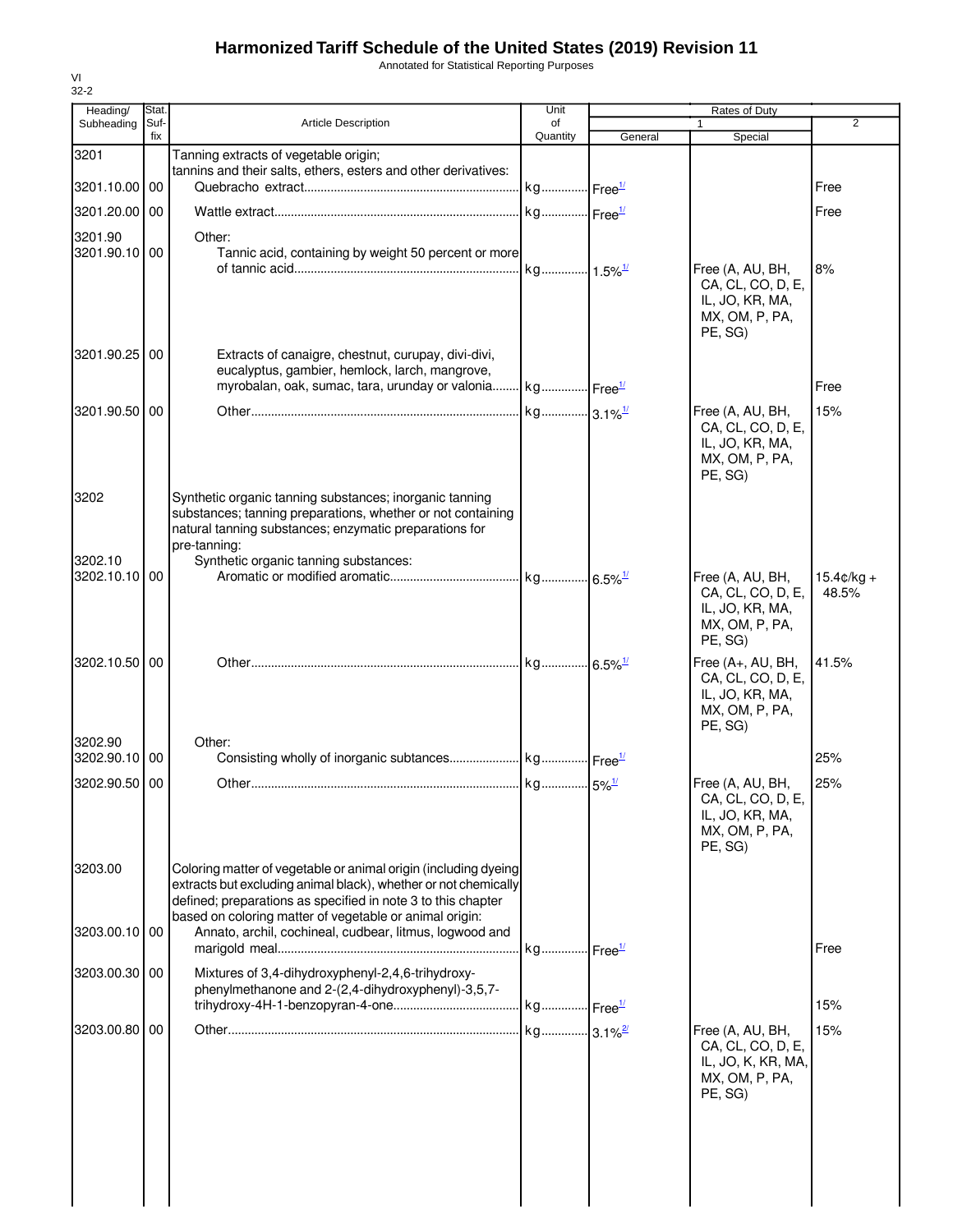Annotated for Statistical Reporting Purposes

| Heading/                         | Stat.       |                                                                                                                                                                                                                                                                                                                                                                                                                                                                                                                                                                                                                                                                                                                                                                                                                                                                                                                                                                                                                                                                                                                                                                                                                                                                                                                                                                                                                                                                                                                                                                                                                                                                                                                                                                                                                   | Unit           |         | Rates of Duty                                                                                     |                |
|----------------------------------|-------------|-------------------------------------------------------------------------------------------------------------------------------------------------------------------------------------------------------------------------------------------------------------------------------------------------------------------------------------------------------------------------------------------------------------------------------------------------------------------------------------------------------------------------------------------------------------------------------------------------------------------------------------------------------------------------------------------------------------------------------------------------------------------------------------------------------------------------------------------------------------------------------------------------------------------------------------------------------------------------------------------------------------------------------------------------------------------------------------------------------------------------------------------------------------------------------------------------------------------------------------------------------------------------------------------------------------------------------------------------------------------------------------------------------------------------------------------------------------------------------------------------------------------------------------------------------------------------------------------------------------------------------------------------------------------------------------------------------------------------------------------------------------------------------------------------------------------|----------------|---------|---------------------------------------------------------------------------------------------------|----------------|
| Subheading                       | Suf-<br>fix | <b>Article Description</b>                                                                                                                                                                                                                                                                                                                                                                                                                                                                                                                                                                                                                                                                                                                                                                                                                                                                                                                                                                                                                                                                                                                                                                                                                                                                                                                                                                                                                                                                                                                                                                                                                                                                                                                                                                                        | of<br>Quantity | General | Special                                                                                           | $\overline{2}$ |
| 3204<br>3204.11<br>3204.11.10 00 |             | Synthetic organic coloring matter, whether or not chemically<br>defined; preparations as specified in note 3 to this chapter<br>based on synthetic organic coloring matter; synthetic organic<br>products of a kind used as fluorescent brightening agents or<br>as luminophores, whether or not chemically defined:<br>Synthetic organic coloring matter and preparations based<br>thereon as specified in note 3 to this chapter:<br>Disperse dyes and preparations based thereon:<br>Disperse blue 19, 26, 26:1, 35, 55, 56, 58, 72, 73,<br>79, 83, 84, 93, 95, 122, 125, 126, 128, 148, 154,<br>165, 180, 183, 185, 200, 284, 285, 288, 289, 295,<br>296; Disperse brown 19; Disperse green 9;<br>Disperse orange 7, 13, 20, 31, 32, 42, 47, 48, 54,<br>56, 60, 63, 70, 80, 96, 127, 137, 139; Disperse<br>red 44, 46, 72, 73, 90, 93, 107, 118, 121, 122,<br>131, 133, 134, 151, 169, 184, 185, 202, 203, 224,<br>277, 278, 279, 282, 288, 303, 310; Disperse violet<br>23, 33, 35, 48, 57, 63; Disperse yellow 13, 44, 58,<br>63, 65, 82, 85, 91, 107, 119, 122, 124, 126, 139,<br>182, 183, 184, 202, 204; Dyes containing, by<br>weight-- 12.7 percent Disperse Yellow 1, 32.3<br>percent Disperse Orange 1, 19.8 percent Disperse<br>Blue 35, and 35.2 percent Disperse Blue 3; Dyes<br>containing, by weight-- 39.0 percent Disperse<br>Yellow 39, 28.0 percent Disperse Orange 25, and<br>33.0 percent Disperse Violet 27; Dyes containing,<br>by weight-- 89.4 percent Disperse Violet 27, and<br>10.6 percent Disperse Green 9; Dyes containing,<br>by weight-- 67.7 percent Disperse Blue 35, 14.2<br>percent Disperse Yellow 1, and 18.1 percent<br>Disperse Orange 1; Dyes containing, by weight--<br>74.3 percent Disperse Blue 285, 18.0 percent<br>Disperse Brown 19, and 7.7 percent Disperse |                |         | Free (A+, AU, BH,<br>CA, CL, CO, D, E,<br>IL, JO, KR, MA,<br>MX, OM, P, PA,                       | 52.5%          |
| 3204.11.15 00                    |             |                                                                                                                                                                                                                                                                                                                                                                                                                                                                                                                                                                                                                                                                                                                                                                                                                                                                                                                                                                                                                                                                                                                                                                                                                                                                                                                                                                                                                                                                                                                                                                                                                                                                                                                                                                                                                   |                | 6.5%    | PE, SG)<br>Free (A+, AU, BH,<br>CA, CL, CO, D, E,<br>IL, JO, KR, MA,<br>MX, OM, P, PA,<br>PE, SG) | 51.9%          |
| 3204.11.18 00                    |             | N-[2-[(2,6-Dicyano-4-methylphenylazo]-5-<br>(diethylamino)-phenyl] methanesulfonamide; and<br>N-[2-[2,6-Dicyano-4-methylphenylazo]-5-<br>(di-1-propylamino) phenyl]methanesulfonamide kg Free <sup>1/</sup>                                                                                                                                                                                                                                                                                                                                                                                                                                                                                                                                                                                                                                                                                                                                                                                                                                                                                                                                                                                                                                                                                                                                                                                                                                                                                                                                                                                                                                                                                                                                                                                                       |                |         |                                                                                                   | 63.5%          |
| 3204.11.35 00                    |             | Other:<br>Products described in additional U.S. note 3                                                                                                                                                                                                                                                                                                                                                                                                                                                                                                                                                                                                                                                                                                                                                                                                                                                                                                                                                                                                                                                                                                                                                                                                                                                                                                                                                                                                                                                                                                                                                                                                                                                                                                                                                            |                |         | Free (A+, AU, BH,<br>CA, CL, CO, D, E,<br>IL, JO, KR, MA,<br>MX, OM, P, PA,<br>PE, SG)            | 63.5%          |
| 3204.11.50 00                    |             |                                                                                                                                                                                                                                                                                                                                                                                                                                                                                                                                                                                                                                                                                                                                                                                                                                                                                                                                                                                                                                                                                                                                                                                                                                                                                                                                                                                                                                                                                                                                                                                                                                                                                                                                                                                                                   |                |         | Free (A+, AU, BH,<br>CA, CL, CO, D, E,<br>IL, JO, KR, MA,<br>MX, OM, P, PA,<br>PE, SG)            | 63.5%          |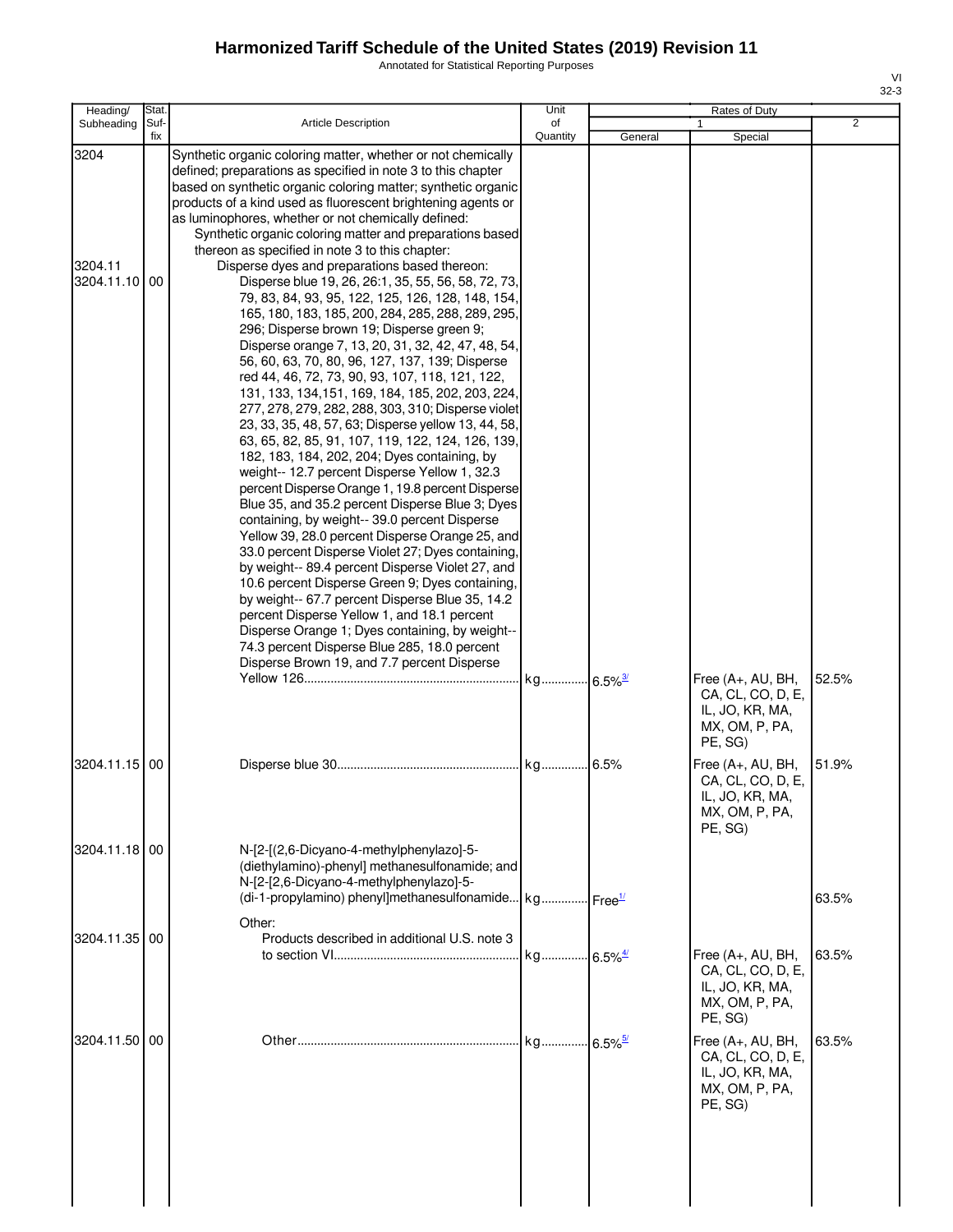Annotated for Statistical Reporting Purposes

| Heading/      | Stat. |                                                                                                                                                                                                                                                                                                                                                                                         | Unit     |         | Rates of Duty                                                                          |                |
|---------------|-------|-----------------------------------------------------------------------------------------------------------------------------------------------------------------------------------------------------------------------------------------------------------------------------------------------------------------------------------------------------------------------------------------|----------|---------|----------------------------------------------------------------------------------------|----------------|
| Subheading    | Suf-  | Article Description                                                                                                                                                                                                                                                                                                                                                                     | of       |         | 1                                                                                      | $\overline{2}$ |
| 3204 (con.)   | fix   | Synthetic organic coloring matter, whether or not chemically<br>defined; preparations as specified in note 3 to this chapter<br>based on synthetic organic coloring matter; synthetic organic<br>products of a kind used as fluorescent brightening agents or<br>as luminophores, whether or not chemically defined: (con.)<br>Synthetic organic coloring matter and preparations based | Quantity | General | Special                                                                                |                |
| 3204.12       |       | thereon as specified in note 3 to this chapter: (con.)<br>Acid dyes, whether or not premetallized, and<br>preparations based thereon; mordant dyes and<br>preparations based thereon:                                                                                                                                                                                                   |          |         |                                                                                        |                |
| 3204.12.05 00 |       |                                                                                                                                                                                                                                                                                                                                                                                         |          |         |                                                                                        | 72%            |
| 3204.12.13 00 |       |                                                                                                                                                                                                                                                                                                                                                                                         |          |         |                                                                                        | 51%            |
| 3204.12.17    | 00    | Acid black 31, 50, 94, 129; Acid blue 54, 127, 129,<br>143; Acid brown 44, 46, 48, 58, 188, 189; Acid<br>green 40; Acid red 130, 145, 174, 211; Acid violet<br>31, 41, 48; Acid yellow 2, 75; Mordant black 8;                                                                                                                                                                          |          |         |                                                                                        |                |
|               |       |                                                                                                                                                                                                                                                                                                                                                                                         |          |         | Free (A+, AU, BH,<br>CA, CL, CO, D, E,<br>IL, JO, KR, MA,<br>MX, OM, P, PA,<br>PE, SG) | 51%            |
|               |       |                                                                                                                                                                                                                                                                                                                                                                                         |          |         |                                                                                        |                |
|               |       |                                                                                                                                                                                                                                                                                                                                                                                         |          |         |                                                                                        |                |
|               |       |                                                                                                                                                                                                                                                                                                                                                                                         |          |         |                                                                                        |                |
|               |       |                                                                                                                                                                                                                                                                                                                                                                                         |          |         |                                                                                        |                |
|               |       |                                                                                                                                                                                                                                                                                                                                                                                         |          |         |                                                                                        |                |
|               |       |                                                                                                                                                                                                                                                                                                                                                                                         |          |         |                                                                                        |                |
|               |       |                                                                                                                                                                                                                                                                                                                                                                                         |          |         |                                                                                        |                |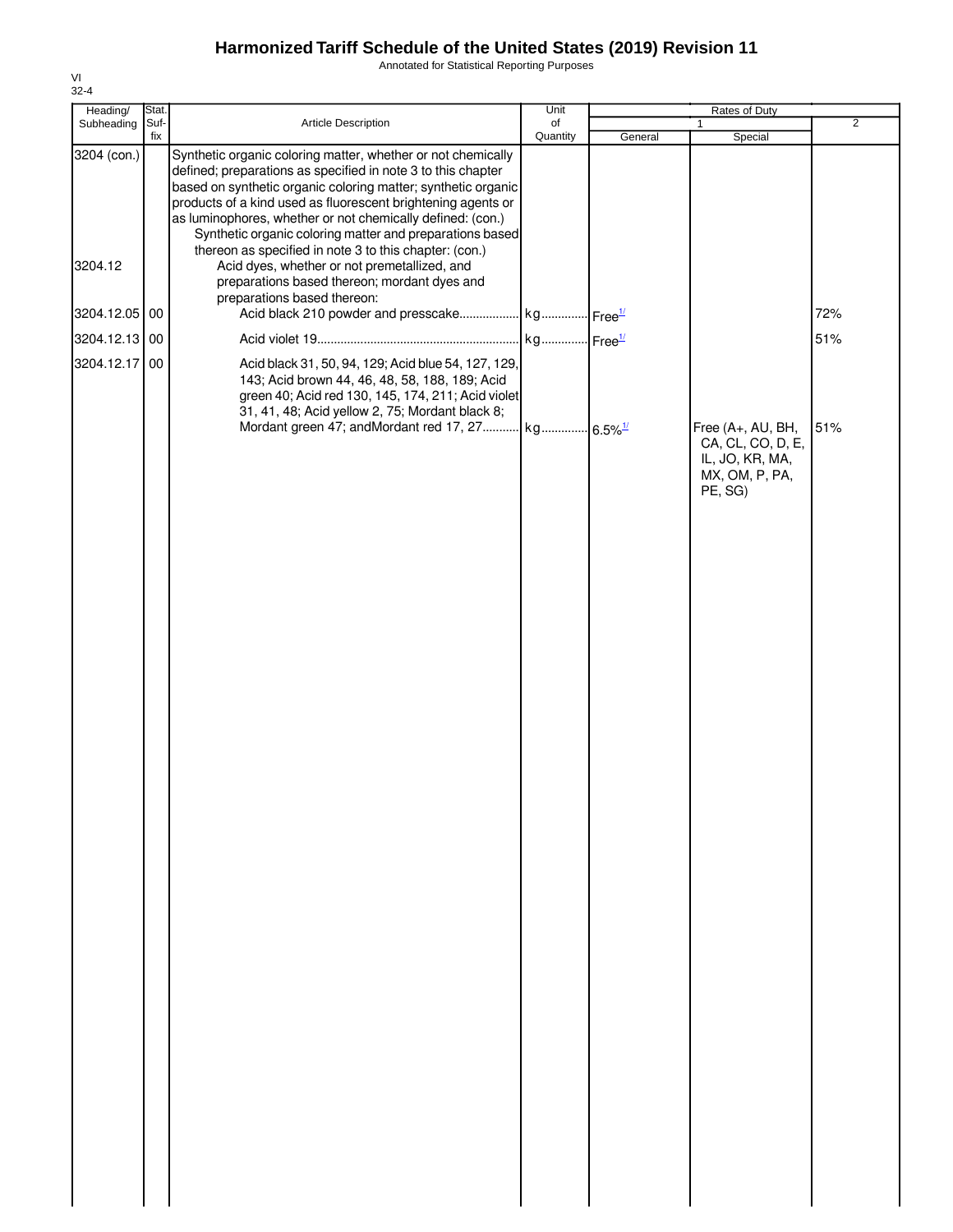Annotated for Statistical Reporting Purposes

| Heading/                                                           | Stat.       |                                                                                                                                                                                                                                                                                                                                                                                                                                                                                                                                                                                                                                                                                                                                                                                                                                                                                                                                                                                                                                                                                                                                                                                                                                                                                                                                                                                                                                                                                                                                                                                                                                                                                                                                                                                                                                                                                                                                                                                                                                                                                                                                                                                                                                                                                                                                                                                                                                                                                       | Unit           |         | Rates of Duty                                                                                                                                                                  |                |
|--------------------------------------------------------------------|-------------|---------------------------------------------------------------------------------------------------------------------------------------------------------------------------------------------------------------------------------------------------------------------------------------------------------------------------------------------------------------------------------------------------------------------------------------------------------------------------------------------------------------------------------------------------------------------------------------------------------------------------------------------------------------------------------------------------------------------------------------------------------------------------------------------------------------------------------------------------------------------------------------------------------------------------------------------------------------------------------------------------------------------------------------------------------------------------------------------------------------------------------------------------------------------------------------------------------------------------------------------------------------------------------------------------------------------------------------------------------------------------------------------------------------------------------------------------------------------------------------------------------------------------------------------------------------------------------------------------------------------------------------------------------------------------------------------------------------------------------------------------------------------------------------------------------------------------------------------------------------------------------------------------------------------------------------------------------------------------------------------------------------------------------------------------------------------------------------------------------------------------------------------------------------------------------------------------------------------------------------------------------------------------------------------------------------------------------------------------------------------------------------------------------------------------------------------------------------------------------------|----------------|---------|--------------------------------------------------------------------------------------------------------------------------------------------------------------------------------|----------------|
| Subheading                                                         | Suf-<br>fix | <b>Article Description</b>                                                                                                                                                                                                                                                                                                                                                                                                                                                                                                                                                                                                                                                                                                                                                                                                                                                                                                                                                                                                                                                                                                                                                                                                                                                                                                                                                                                                                                                                                                                                                                                                                                                                                                                                                                                                                                                                                                                                                                                                                                                                                                                                                                                                                                                                                                                                                                                                                                                            | of<br>Quantity | General | Special                                                                                                                                                                        | $\overline{2}$ |
| 3204 (con.)<br>3204.12<br>(con.)<br>3204.12.20 00<br>3204.12.30 00 |             | Synthetic organic coloring matter, whether or not chemically<br>defined; preparations as specified in note 3 to this chapter<br>based on synthetic organic coloring matter; synthetic organic<br>products of a kind used as fluorescent brightening agents or<br>as luminophores, whether or not chemically defined: (con.)<br>Synthetic organic coloring matter and preparations based<br>thereon as specified in note 3 to this chapter: (con.)<br>Acid dyes, whether or not premetallized, and<br>preparations based thereon; mordant dyes and<br>preparations based thereon: (con.)<br>Acid black 61, 63, 76, 83, 117, 127, 131, 132, 139,<br>164, 170, 177, 183, 188, 194, 199, 211; Acid blue<br>1, 47, 60, 61, 66, 72, 81, 82, 83, 90, 98, 102, 112,<br>123, 126, 127:1, 130, 133, 140, 142, 147, 151,<br>172, 175, 182, 185, 193, 204, 205, 208, 209, 221,<br>225, 229, 239, 242, 247, 250, 252, 254, 260, 261,<br>264, 266, 268, 280, 284, 288, 290, 296, 312, 317,<br>318; Acid brown 10, 11, 12, 30, 33, 45, 50, 52, 68,<br>83, 85, 100, 101, 103, 104, 105, 106, 126, 127,<br>147, 158, 160, 161, 162, 163, 165, 180, 191, 224,<br>226, 227, 235, 237, 239, 248, 266, 267, 270, 276,<br>282, 283, 289, 290, 291, 298, 304, 311, 314, 315,<br>321, 322, 324, 325, 330, 331, 355, 357, 358, 359,<br>360, 361, 362, 384; Acid green 9, 26, 28, 41, 43,<br>60, 68, 70, 71, 73, 80, 82, 84, 89, 92, 93, 94, 108,<br>112; Acid orange 3, 19, 28, 33, 43, 47, 61, 86, 89,<br>92, 94, 102, 107, 126, 135, 142, 144; Acid red 37,<br>42, 48, 52, 57, 58, 92, 111, 118, 127, 131, 138,<br>143, 155, 161, 183, 199, 213, 215, 216, 226, 227,<br>228, 249, 252, 257, 259, 260, 261, 263, 274, 281,<br>282, 283, 301, 303, 310, 315, 330, 331, 332, 336,<br>347, 357, 359, 360, 361, 362, 380, 392, 394, 396;<br>Acid violet 9, 34, 36, 47, 66, 75, 80, 90, 103, 109,<br>111, 121; Acid yellow 7, 35, 64, 70, 72, 96, 98,<br>111, 127, 136, 155, 167, 183, 184, 194, 195, 199,<br>218, 221, 223, 227; Copper<br>phthalocyanine-3,3',4,4'-tetrasulfonic acid; Copper<br>phthalocyanine-4,4',4",4"'-tetrasulfonic acid; Dyes<br>containing, by weight--24.2 percent Acid Yellow<br>135, 21.7 percent Acid Orange 51, and 54.1<br>percent Acid Blue 113; Dyes containing, by<br>weight-- 10.1 percent Acid Yellow 64, 11.6 percent<br>Acid Orange 51, 26.3 percent Acid Blue 113, 50.5<br>percent Acid Black 172, and 1.5 percent Acid<br>Mordant black 75; Mordant blue 1; Mordant brown |                |         | Free (A, AU, BH,<br>CA, CL, CO, D, E,<br>IL, JO, KR, MA,<br>MX, OM, P, PA,<br>PE, SG)<br>Free (A, AU, BH,<br>CA, CL, CO, D, E,<br>IL, JO, KR, MA,<br>MX, OM, P, PA,<br>PE, SG) | 53.4%<br>50.5% |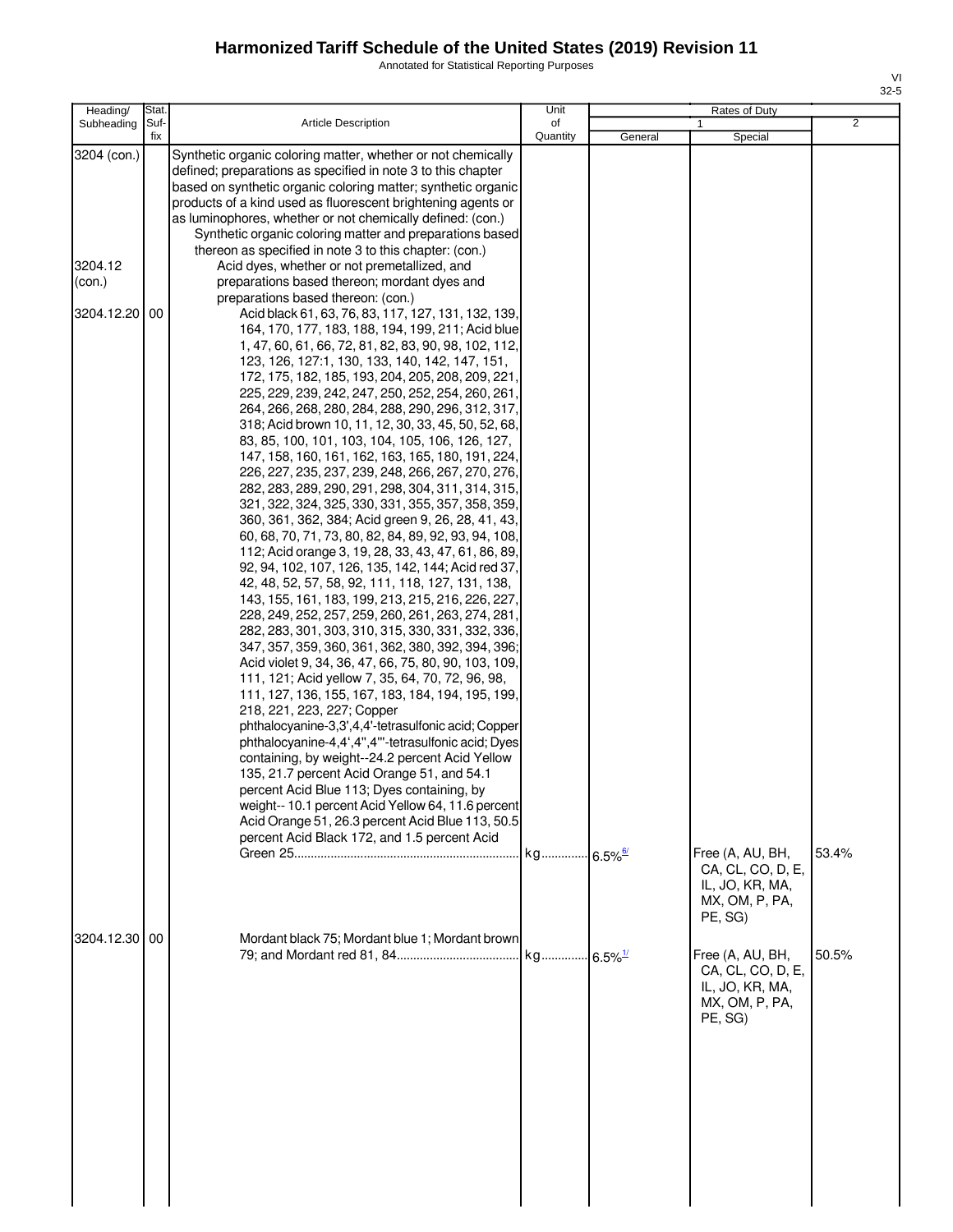Annotated for Statistical Reporting Purposes

| Heading/                         | Stat.       |                                                                                                                                                                                                                                                                                                                                                                                                                                                                                                                                                                                                   | Unit           |                       | Rates of Duty                                                                         |                |
|----------------------------------|-------------|---------------------------------------------------------------------------------------------------------------------------------------------------------------------------------------------------------------------------------------------------------------------------------------------------------------------------------------------------------------------------------------------------------------------------------------------------------------------------------------------------------------------------------------------------------------------------------------------------|----------------|-----------------------|---------------------------------------------------------------------------------------|----------------|
| Subheading                       | Suf-<br>fix | Article Description                                                                                                                                                                                                                                                                                                                                                                                                                                                                                                                                                                               | of<br>Quantity | General               | 1<br>Special                                                                          | $\overline{2}$ |
| 3204 (con.)<br>3204.12<br>(con.) |             | Synthetic organic coloring matter, whether or not chemically<br>defined; preparations as specified in note 3 to this chapter<br>based on synthetic organic coloring matter; synthetic organic<br>products of a kind used as fluorescent brightening agents or<br>as luminophores, whether or not chemically defined: (con.)<br>Synthetic organic coloring matter and preparations based<br>thereon as specified in note 3 to this chapter: (con.)<br>Acid dyes, whether or not premetallized, and<br>preparations based thereon; mordant dyes and<br>preparations based thereon: (con.)<br>Other: |                |                       |                                                                                       |                |
| 3204.12.45                       | 00          | Products described in additional U.S. note 3                                                                                                                                                                                                                                                                                                                                                                                                                                                                                                                                                      |                |                       | Free (A, AU, BH,<br>CA, CL, CO, D, E,<br>IL, JO, KR, MA,<br>MX, OM, P, PA,<br>PE, SG) | 72%            |
| 3204.12.50                       |             |                                                                                                                                                                                                                                                                                                                                                                                                                                                                                                                                                                                                   |                | $6.5\%$ <sup>8/</sup> | Free (A, AU, BH,<br>CA, CL, CO, D, E,<br>IL, JO, KR, MA,<br>MX, OM, P, PA,<br>PE, SG) | 72%            |
|                                  | $10$        | FD&C red 40 (CAS No. 25956-17-6) kg                                                                                                                                                                                                                                                                                                                                                                                                                                                                                                                                                               |                |                       |                                                                                       |                |
|                                  | 20          | FD&C yellow 5 (CAS No. 1934-21-0) kg                                                                                                                                                                                                                                                                                                                                                                                                                                                                                                                                                              |                |                       |                                                                                       |                |
|                                  | 30          | FD&C yellow 6 (CAS No. 2783-94-0) kg                                                                                                                                                                                                                                                                                                                                                                                                                                                                                                                                                              |                |                       |                                                                                       |                |
|                                  | 90          |                                                                                                                                                                                                                                                                                                                                                                                                                                                                                                                                                                                                   |                |                       |                                                                                       |                |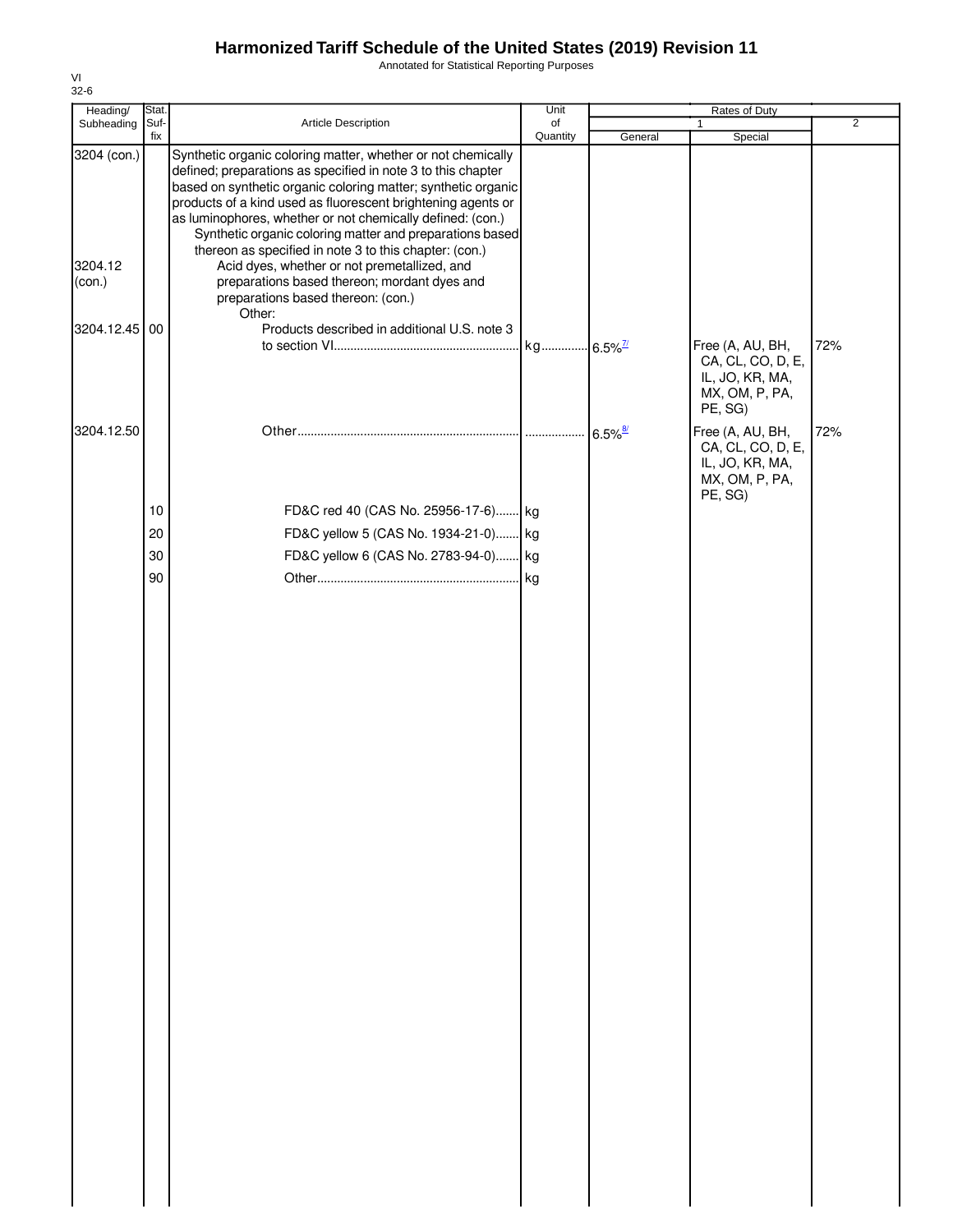Annotated for Statistical Reporting Purposes

| ۰, |  |
|----|--|

| Heading/                                | Stat.       |                                                                                                                                                                                                                                                                                                                                                                                                                                                                                                                                                                                                                                                                                                                                                                               | Unit           |         | Rates of Duty                                                                                        |                |
|-----------------------------------------|-------------|-------------------------------------------------------------------------------------------------------------------------------------------------------------------------------------------------------------------------------------------------------------------------------------------------------------------------------------------------------------------------------------------------------------------------------------------------------------------------------------------------------------------------------------------------------------------------------------------------------------------------------------------------------------------------------------------------------------------------------------------------------------------------------|----------------|---------|------------------------------------------------------------------------------------------------------|----------------|
| Subheading                              | Suf-<br>fix | <b>Article Description</b>                                                                                                                                                                                                                                                                                                                                                                                                                                                                                                                                                                                                                                                                                                                                                    | of<br>Quantity | General | Special                                                                                              | $\overline{2}$ |
| 3204 (con.)<br>3204.13<br>3204.13.10 00 |             | Synthetic organic coloring matter, whether or not chemically<br>defined; preparations as specified in note 3 to this chapter<br>based on synthetic organic coloring matter; synthetic organic<br>products of a kind used as fluorescent brightening agents or<br>as luminophores, whether or not chemically defined: (con.)<br>Synthetic organic coloring matter and preparations based<br>thereon as specified in note 3 to this chapter: (con.)<br>Basic dyes and preparations based thereon:<br>Basic black 7; Basic blue 41, 45, 48, 55, 62, 66,<br>70, 71, 78, 80, 81, 120, 141; Basic green 6, 8;<br>Basic orange 30, 35, 36, 37, 43, 44, 48; Basic red<br>22, 23, 28, 29, 43, 44, 46, 58, 75, 100; Basic violet<br>2, 22, 25, 37, 38; and Basic yellow 19, 23, 24, 25, |                |         |                                                                                                      |                |
|                                         |             |                                                                                                                                                                                                                                                                                                                                                                                                                                                                                                                                                                                                                                                                                                                                                                               |                |         | Free (A+, AU, BH,<br>CA, CL, CO, D, E,<br>IL, JO, KR, MA,<br>MX, OM, P, PA,<br>PE, SG)               | 52.3%          |
| 3204.13.20 00                           |             |                                                                                                                                                                                                                                                                                                                                                                                                                                                                                                                                                                                                                                                                                                                                                                               |                |         | Free (A+, AU, BH,<br>CA, CL, CO, D, E,<br>IL, JO, KR, MA,<br>MX, OM, P, PA,<br>PE, SG)               | 51.5%          |
| 3204.13.25 00                           |             | Basic blue 3; Basic red 14; and Basic yellow 1, 11,                                                                                                                                                                                                                                                                                                                                                                                                                                                                                                                                                                                                                                                                                                                           |                |         | Free (A+, AU, BH,<br>CA, CL, CO, D, E,<br>IL, JO, KR, MA,<br>MX, OM, P, PA,<br>PE, SG)               | 65.4%          |
| 3204.13.45 00                           |             | 3,7-Bis(dimethylamino) phenazathionium chloride                                                                                                                                                                                                                                                                                                                                                                                                                                                                                                                                                                                                                                                                                                                               |                |         |                                                                                                      | 71.7%          |
| 3204.13.60 00                           |             | Other:<br>Products described in additional U.S. note 3                                                                                                                                                                                                                                                                                                                                                                                                                                                                                                                                                                                                                                                                                                                        |                |         | Free (A+, AU, BH,<br>CA, CL, CO, D, E,<br>IL, JO, K, KR, MA,<br>MX, OM, P, PA,                       | 71.7%          |
| 3204.13.80 00                           |             |                                                                                                                                                                                                                                                                                                                                                                                                                                                                                                                                                                                                                                                                                                                                                                               |                |         | PE, SG)<br>Free (A+, AU, BH,<br>CA, CL, CO, D, E,<br>IL, JO, K, KR, MA,<br>MX, OM, P, PA,<br>PE, SG) | 71.7%          |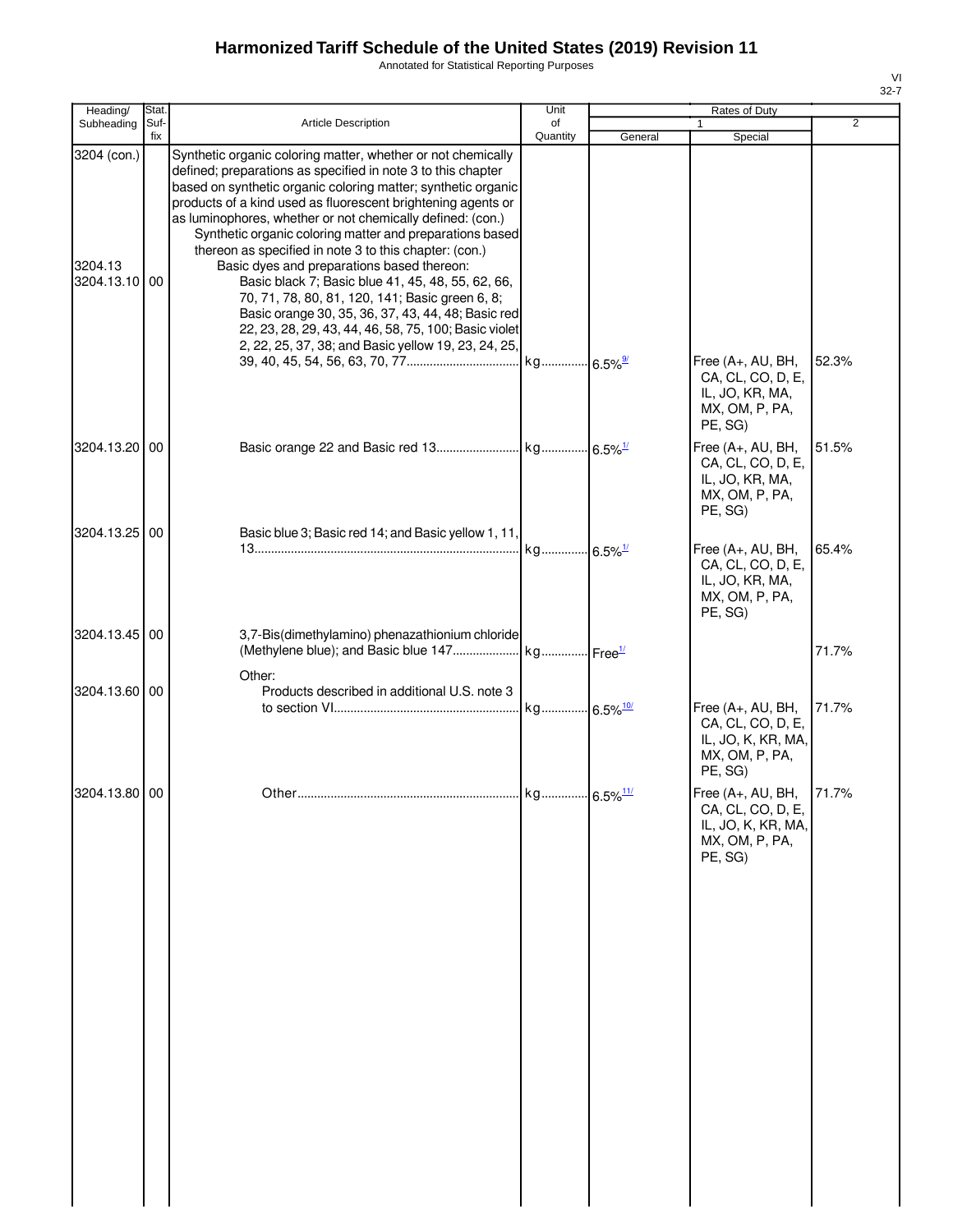Annotated for Statistical Reporting Purposes

| Heading/                                | Stat.       |                                                                                                                                                                                                                                                                                                                                                                                                                                                                                                                                                                                                               | Unit                   |         | Rates of Duty                                                                                                       |                |
|-----------------------------------------|-------------|---------------------------------------------------------------------------------------------------------------------------------------------------------------------------------------------------------------------------------------------------------------------------------------------------------------------------------------------------------------------------------------------------------------------------------------------------------------------------------------------------------------------------------------------------------------------------------------------------------------|------------------------|---------|---------------------------------------------------------------------------------------------------------------------|----------------|
| Subheading                              | Suf-<br>fix | <b>Article Description</b>                                                                                                                                                                                                                                                                                                                                                                                                                                                                                                                                                                                    | of<br>Quantity         | General | Special                                                                                                             | $\overline{2}$ |
| 3204 (con.)<br>3204.14<br>3204.14.10 00 |             | Synthetic organic coloring matter, whether or not chemically<br>defined; preparations as specified in note 3 to this chapter<br>based on synthetic organic coloring matter; synthetic organic<br>products of a kind used as fluorescent brightening agents or<br>as luminophores, whether or not chemically defined: (con.)<br>Synthetic organic coloring matter and preparations based<br>thereon as specified in note 3 to this chapter: (con.)<br>Direct dyes and preparations based thereon:<br>Direct black 62, 91; Direct blue 92, 106, 108, 109,<br>160, 172; Direct brown 103, 115, 116; Direct green |                        |         | Free (A+, AU, BH,<br>CA, CL, CO, D, E,<br>IL, JO, KR, MA,<br>MX, OM, P, PA,<br>PE, SG)                              | 51.5%          |
| 3204.14.20 00                           |             | Direct black 51, 69, 112, 114, 118, 122; Direct<br>blue 74, 77, 85, 90, 156, 158, 158:1, 207, 211,<br>225, 244, 267; Direct brown 97, 113, 157, 169,<br>170, 200, 212, 214; Direct green 33, 59, 67, 68;<br>Direct orange 17, 60, 105, 106, 107, 118; Direct<br>red 9, 89, 92, 95, 111, 127, 173, 207, 221; Direct<br>violet 47, 93; and Direct yellow 27, 39, 68, 93, 95,                                                                                                                                                                                                                                    |                        |         | Free (A+, AU, BH,<br>CA, CL, CO, D, E,<br>IL, JO, KR, MA,                                                           | 54.7%          |
| 3204.14.25 00                           |             | Direct blue 86; Direct red 83; and Direct yellow                                                                                                                                                                                                                                                                                                                                                                                                                                                                                                                                                              | kg 6.5% <sup>1/</sup>  |         | MX, OM, P, PA,<br>PE, SG)<br>Free (A+, AU, BH,<br>CA, CL, CO, D, E,<br>IL, JO, KR, MA,<br>MX, OM, P, PA,<br>PE, SG) | 67.3%          |
| 3204.14.30 00                           |             | Other:<br>Products described in additional U.S. note 3                                                                                                                                                                                                                                                                                                                                                                                                                                                                                                                                                        |                        |         | Free (A+, AU, BH,<br>CA, CL, CO, D, E,<br>IL, JO, KR, MA,<br>MX, OM, P, PA,                                         | 67.3%          |
| 3204.14.50 00                           |             |                                                                                                                                                                                                                                                                                                                                                                                                                                                                                                                                                                                                               | kg 6.5% <sup>12/</sup> |         | PE, SG)<br>Free (A+, AU, BH,<br>CA, CL, CO, D, E,<br>IL, JO, KR, MA,<br>MX, OM, P, PA,<br>PE, SG)                   | 67.3%          |
|                                         |             |                                                                                                                                                                                                                                                                                                                                                                                                                                                                                                                                                                                                               |                        |         |                                                                                                                     |                |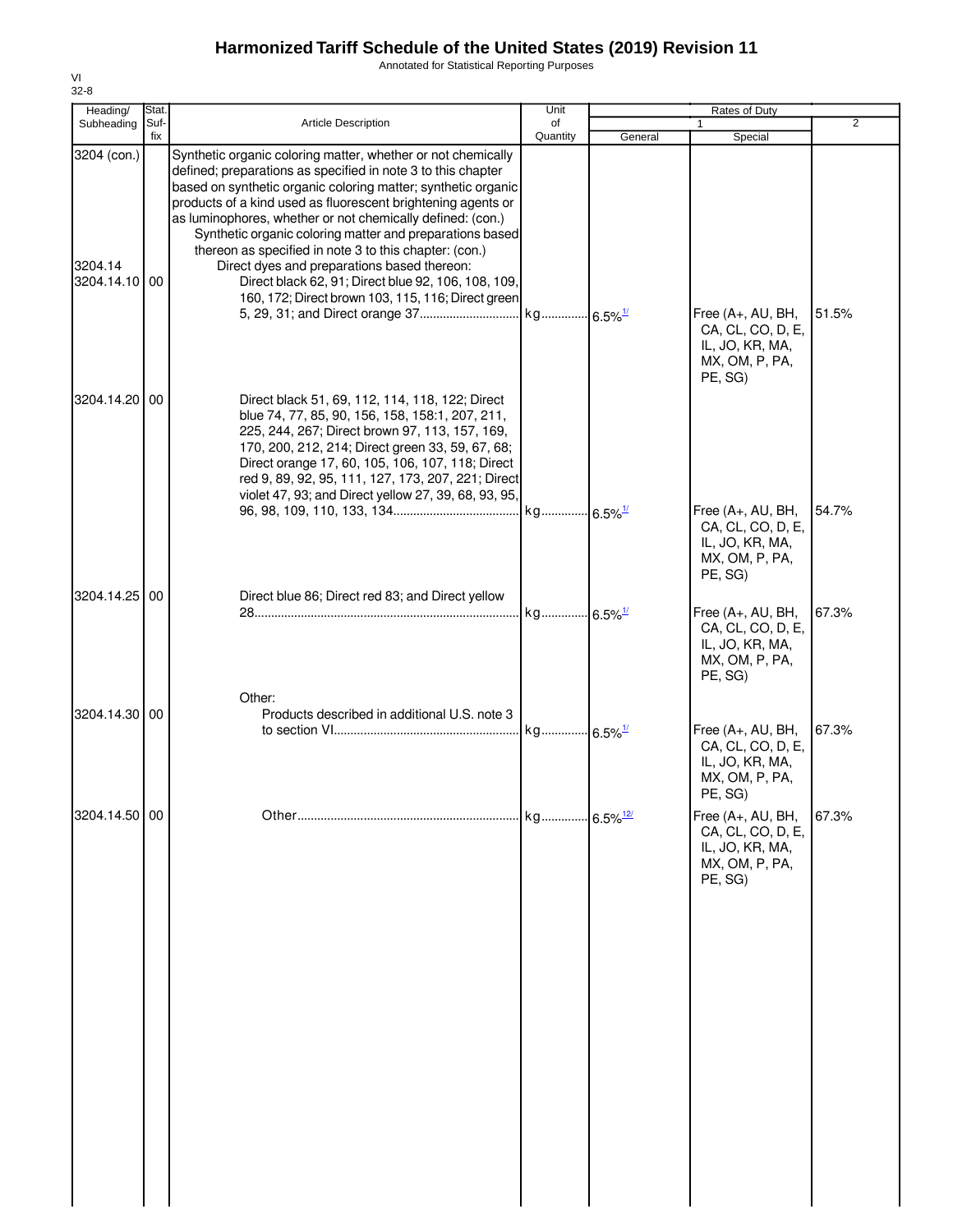Annotated for Statistical Reporting Purposes

| Heading/      | Stat.       |                                                                                                                                                                                                                                                                                                                                                                                         | Unit                   |         | Rates of Duty                                                                          |                 |
|---------------|-------------|-----------------------------------------------------------------------------------------------------------------------------------------------------------------------------------------------------------------------------------------------------------------------------------------------------------------------------------------------------------------------------------------|------------------------|---------|----------------------------------------------------------------------------------------|-----------------|
| Subheading    | Suf-<br>fix | Article Description                                                                                                                                                                                                                                                                                                                                                                     | of<br>Quantity         | General | 1<br>Special                                                                           | $\overline{2}$  |
| 3204 (con.)   |             | Synthetic organic coloring matter, whether or not chemically<br>defined; preparations as specified in note 3 to this chapter<br>based on synthetic organic coloring matter; synthetic organic<br>products of a kind used as fluorescent brightening agents or<br>as luminophores, whether or not chemically defined: (con.)<br>Synthetic organic coloring matter and preparations based |                        |         |                                                                                        |                 |
| 3204.15       |             | thereon as specified in note 3 to this chapter: (con.)<br>Vat dyes (including those usable in that state as<br>pigments) and preparations based thereon:                                                                                                                                                                                                                                |                        |         |                                                                                        |                 |
| 3204.15.10 00 |             | Vat blue 1 (synthetic indigo),"Colour Index No.                                                                                                                                                                                                                                                                                                                                         | kg 6.5% <sup>13/</sup> |         | Free (A+, AU, BH,<br>CA, CL, CO, D, E,<br>IL, JO, KR, MA,<br>MX, OM, P, PA,<br>PE, SG) | $6.6¢/kg + 29%$ |
| 3204.15.20 00 |             | Vat brown 3; Vat orange 2, 7; and Vat violet 9,                                                                                                                                                                                                                                                                                                                                         | kg 6.5% <sup>14/</sup> |         | Free (A+, AU, BH,<br>CA, CL, CO, D, E,<br>IL, JO, KR, MA,<br>MX, OM, P, PA,<br>PE, SG) | 64.5%           |
| 3204.15.25    | 00          |                                                                                                                                                                                                                                                                                                                                                                                         |                        |         |                                                                                        | 75.3%           |
| 3204.15.30 00 |             | Solubilized vat blue 5; Solubilized vat orange 1;<br>Solubilized vat yellow 7, 45, 47; Vat black 19, 30,<br>31; Vat blue 5, 16, 19, 21, 66, 67; Vat brown 33,<br>50, 57; Vat green 28, 48; Vat orange 5, 13; Vat red                                                                                                                                                                    |                        |         |                                                                                        |                 |
|               |             |                                                                                                                                                                                                                                                                                                                                                                                         |                        |         | Free (A+, AU, BH,<br>CA, CL, CO, D, E,<br>IL, JO, KR, MA,<br>MX, OM, P, PA,<br>PE, SG) | 48.1%           |
| 3204.15.35 00 |             | Solubilized vat orange 3; Vat blue 2; Vat red 44;                                                                                                                                                                                                                                                                                                                                       | kg 6.5% <sup>1/</sup>  |         | Free (A+, AU, BH,<br>CA, CL, CO, D, E,<br>IL, JO, KR, MA,<br>MX, OM, P, PA,<br>PE, SG) | 52.3%           |
|               |             | Other:                                                                                                                                                                                                                                                                                                                                                                                  |                        |         |                                                                                        |                 |
| 3204.15.40 00 |             | Products described in additional U.S. note 3                                                                                                                                                                                                                                                                                                                                            | kg 6.5% <sup>16/</sup> |         | Free (A+, AU, BH,<br>CA, CL, CO, D, E,<br>IL, JO, KR, MA,<br>MX, OM, P, PA,<br>PE, SG) | 75.3%           |
| 3204.15.80 00 |             |                                                                                                                                                                                                                                                                                                                                                                                         | kg 6.5% <sup>17/</sup> |         | Free (A+, AU, BH,<br>CA, CL, CO, D, E,<br>IL, JO, KR, MA,<br>MX, OM, P, PA,<br>PE, SG) | 75.3%           |
|               |             |                                                                                                                                                                                                                                                                                                                                                                                         |                        |         |                                                                                        |                 |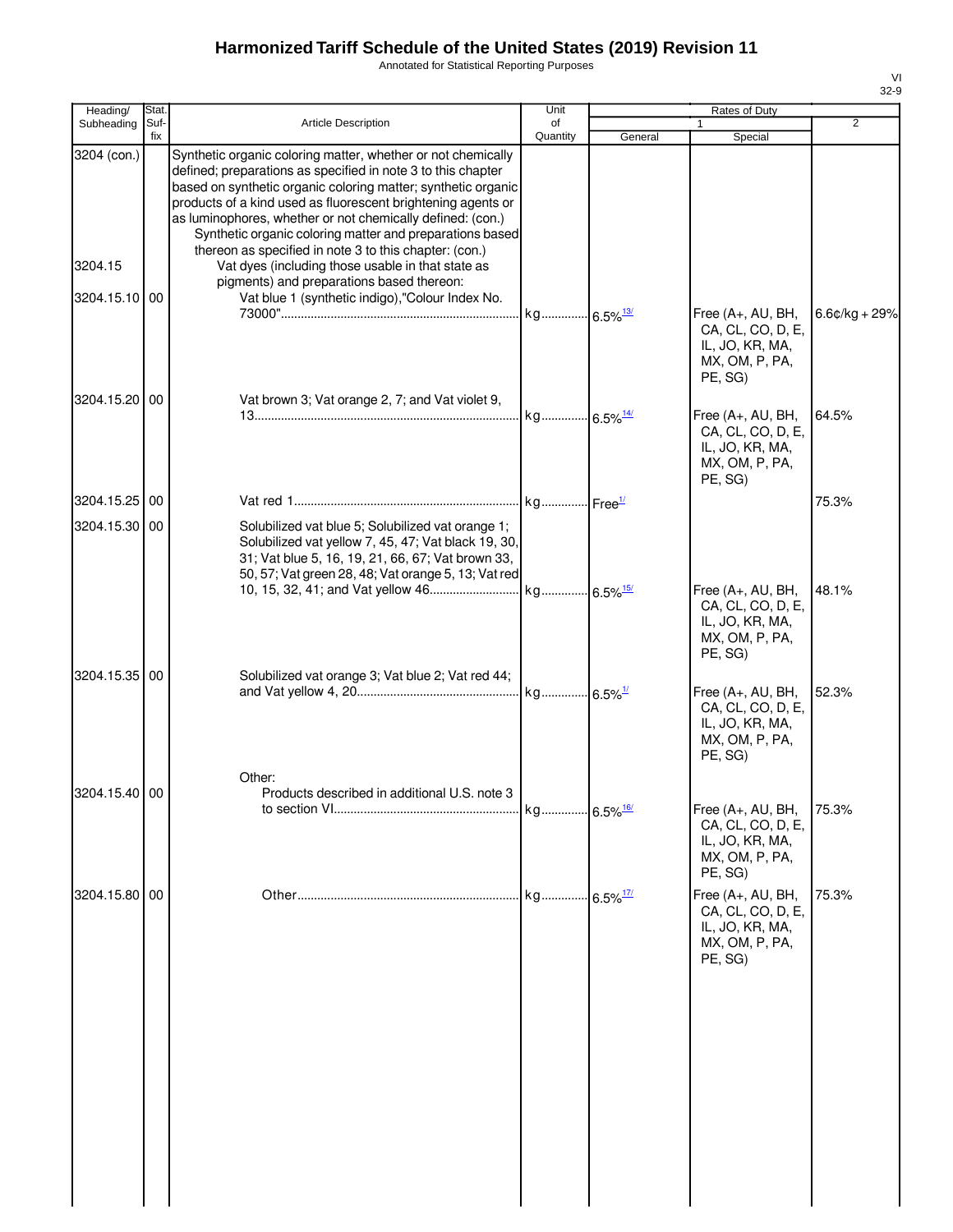Annotated for Statistical Reporting Purposes

| Heading/                             | Stat.       |                                                                                                                                                                                                                                                                                                                                                                                                                                                                                                                                                                                                                                                                                                                                                                                                                                                                                                                                                                                                                                                                                                                                                                                                                                                                                                                                                                                                                                                                       | Unit           |         | Rates of Duty                                                                          |                |
|--------------------------------------|-------------|-----------------------------------------------------------------------------------------------------------------------------------------------------------------------------------------------------------------------------------------------------------------------------------------------------------------------------------------------------------------------------------------------------------------------------------------------------------------------------------------------------------------------------------------------------------------------------------------------------------------------------------------------------------------------------------------------------------------------------------------------------------------------------------------------------------------------------------------------------------------------------------------------------------------------------------------------------------------------------------------------------------------------------------------------------------------------------------------------------------------------------------------------------------------------------------------------------------------------------------------------------------------------------------------------------------------------------------------------------------------------------------------------------------------------------------------------------------------------|----------------|---------|----------------------------------------------------------------------------------------|----------------|
| Subheading                           | Suf-<br>fix | <b>Article Description</b>                                                                                                                                                                                                                                                                                                                                                                                                                                                                                                                                                                                                                                                                                                                                                                                                                                                                                                                                                                                                                                                                                                                                                                                                                                                                                                                                                                                                                                            | of<br>Quantity | General | Special                                                                                | $\overline{2}$ |
| 3204 (con.)<br>3204.16<br>3204.16.10 | <b>00</b>   | Synthetic organic coloring matter, whether or not chemically<br>defined; preparations as specified in note 3 to this chapter<br>based on synthetic organic coloring matter; synthetic organic<br>products of a kind used as fluorescent brightening agents or<br>as luminophores, whether or not chemically defined: (con.)<br>Synthetic organic coloring matter and preparations based<br>thereon as specified in note 3 to this chapter: (con.)<br>Reactive dyes and preparations based thereon:<br>Reactive black 1; Reactive blue 1, 2, 4; Reactive<br>orange 1; Reactive red 1, 2, 3, 5, 6; and Reactive                                                                                                                                                                                                                                                                                                                                                                                                                                                                                                                                                                                                                                                                                                                                                                                                                                                         |                |         | Free (A+, AU, BH,<br>CA, CL, CO, D, E,<br>IL, JO, KR, MA,<br>MX, OM, P, PA,<br>PE, SG) | 50.8%          |
| 3204.16.20 00                        |             | Dyes containing, by weight-- 71.0 percent Reactive<br>Yellow 85, and 29.0 percent Reactive Orange 13;<br>Dyes containing, by weight--50.0 percent Reactive<br>Red 120, and 50.0 percent Reactive Yellow 84;<br>Dyes containing, by weight-- 50.0 percent Reactive<br>Blue 74, and 50.0 percent Reactive Blue 63; Dyes<br>containing, by weight--66.7 percent Reactive<br>Orange 12, and 33.3 percent Reactive Red 32;<br>Dyes containing, by weight-- 57.9 percent Reactive<br>Blue 13, and 42.1 percent Reactive Black 41;<br>Reactive black 4, 10, 13, 21, 23, 26, 34, 35, 41;<br>Reactive blue 6, 7, 8, 10, 13, 18, 19, 21, 22, 23,<br>24, 26, 27, 29, 34, 38, 39, 40, 41, 42, 43, 44, 50,<br>51, 52, 63, 65, 66, 67, 69, 73, 74, 75, 77, 78, 79,<br>82, 94, 99, 103, 104, 114, 116, 118, 136, 137,<br>139, 140, 156, 157, 160, 162, 163, 167, 170;<br>Reactive brown 2, 5, 7, 12, 16, 18, 19, 23, 26;<br>Reactive green 5, 6, 8, 12, 15, 16, 19; Reactive<br>orange 3, 5, 9, 10, 11, 15, 20, 29, 33, 34, 35, 41,<br>42, 44, 45, 62, 64, 67, 68, 69, 70, 71, 82, 84, 89;<br>Reactive red 4, 7, 8, 10, 12, 13, 16, 17, 19, 21,<br>24, 29, 30, 32, 40, 42, 44, 45, 49, 55, 56, 66, 78,<br>80, 82, 83, 84, 85, 86, 99, 104, 116, 118, 119,<br>121, 122, 123, 124, 132, 134, 141, 151, 152, 159,<br>179; Reactive violet 3, 6, 12, 23, 24; and Reactive<br>yellow 2, 4, 5, 6, 11, 12, 15, 25, 27, 29, 35, 37, 39,<br>41, 42, 52, 57, 58, 64, 81, 82, 85, 87, 110, 125, |                |         |                                                                                        |                |
|                                      |             | Other:                                                                                                                                                                                                                                                                                                                                                                                                                                                                                                                                                                                                                                                                                                                                                                                                                                                                                                                                                                                                                                                                                                                                                                                                                                                                                                                                                                                                                                                                |                |         | Free (A+, AU, BH,<br>CA, CL, CO, D, E,<br>IL, JO, KR, MA,<br>MX, OM, P, PA,<br>PE, SG) | 47.5%          |
| 3204.16.30 00                        |             | Products described in additional U.S. note 3                                                                                                                                                                                                                                                                                                                                                                                                                                                                                                                                                                                                                                                                                                                                                                                                                                                                                                                                                                                                                                                                                                                                                                                                                                                                                                                                                                                                                          |                |         | Free (A+, AU, BH,<br>CA, CL, CO, D, E,<br>IL, JO, KR, MA,<br>MX, OM, P, PA,<br>PE, SG) | 63.8%          |
| 3204.16.50 00                        |             |                                                                                                                                                                                                                                                                                                                                                                                                                                                                                                                                                                                                                                                                                                                                                                                                                                                                                                                                                                                                                                                                                                                                                                                                                                                                                                                                                                                                                                                                       |                |         | Free (A+, AU, BH,<br>CA, CL, CO, D, E,<br>IL, JO, KR, MA,<br>MX, OM, P, PA,<br>PE, SG) | 63.8%          |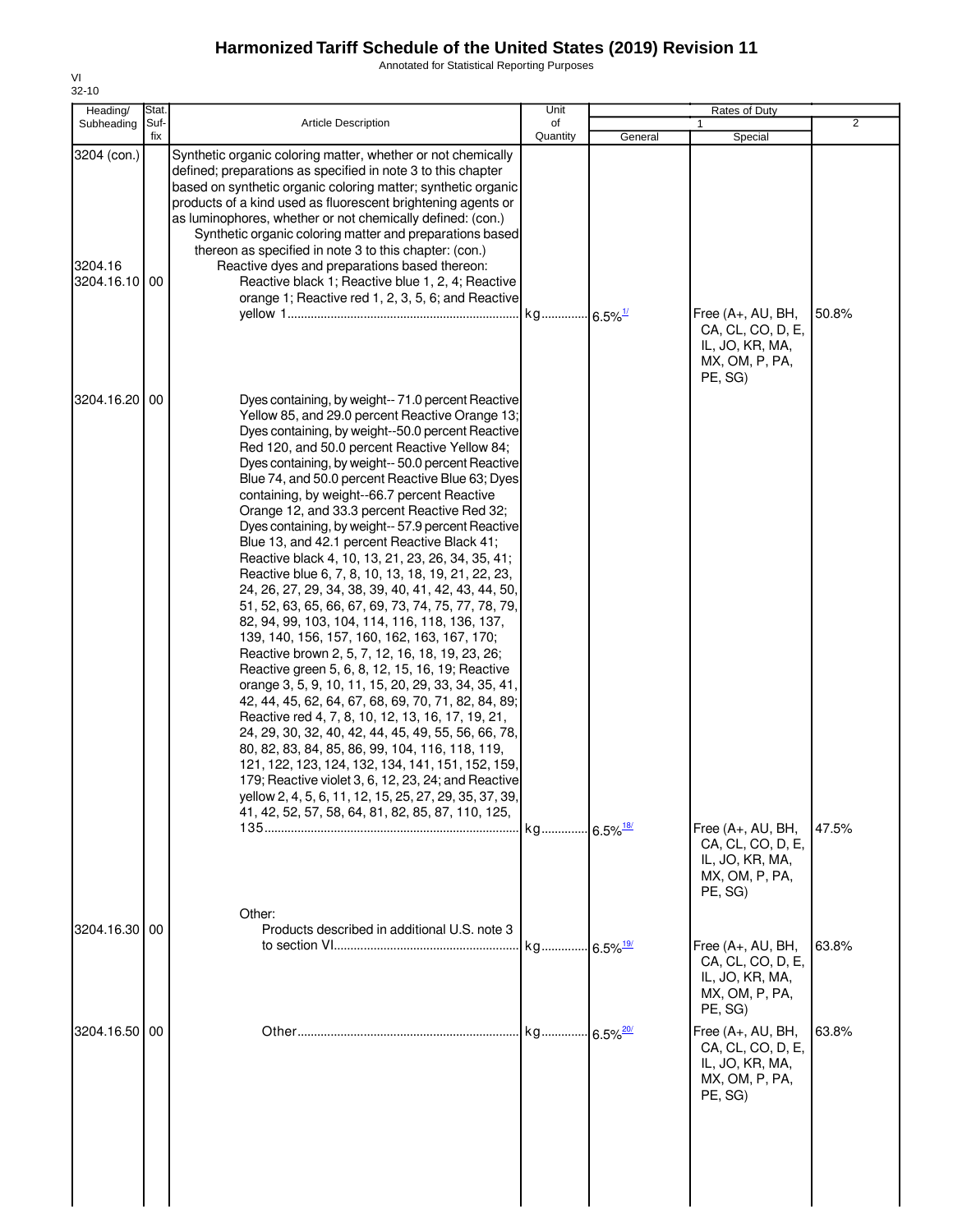Annotated for Statistical Reporting Purposes

| Heading/                             | Stat.                                  |                                                                                                                                                                                                                                                                                                                                                                                                                                                                                                                                                                                                                                                                                                                                                                                                                                                                   | Unit                                                    |         | Rates of Duty                                                                                   |                              |
|--------------------------------------|----------------------------------------|-------------------------------------------------------------------------------------------------------------------------------------------------------------------------------------------------------------------------------------------------------------------------------------------------------------------------------------------------------------------------------------------------------------------------------------------------------------------------------------------------------------------------------------------------------------------------------------------------------------------------------------------------------------------------------------------------------------------------------------------------------------------------------------------------------------------------------------------------------------------|---------------------------------------------------------|---------|-------------------------------------------------------------------------------------------------|------------------------------|
| Subheading                           | Suf-<br>fix                            | Article Description                                                                                                                                                                                                                                                                                                                                                                                                                                                                                                                                                                                                                                                                                                                                                                                                                                               | of<br>Quantity                                          | General | Special                                                                                         | 2                            |
| 3204 (con.)<br>3204.17<br>3204.17.04 |                                        | Synthetic organic coloring matter, whether or not chemically<br>defined; preparations as specified in note 3 to this chapter<br>based on synthetic organic coloring matter; synthetic organic<br>products of a kind used as fluorescent brightening agents or<br>as luminophores, whether or not chemically defined: (con.)<br>Synthetic organic coloring matter and preparations based<br>thereon as specified in note 3 to this chapter: (con.)<br>Pigments and preparations based thereon:<br>Pigment black 1; Pigment blue 16, 18; Pigment<br>brown 22, 23, 25, 32; Pigment green 8; Pigment<br>orange 31, 34, 36, 51; Pigment red 9, 14, 34, 48:3,<br>52, 68, 112, 139, 144, 146, 151, 166, 169, 170,<br>171, 175, 176, 177, 180, 185, 188, 192, 199, 208,<br>209, 216, 220, 221; Pigment violet 32; and<br>Pigment yellow 16, 24, 49, 62:1, 81, 93, 95, 97, |                                                         |         | Free (A+, AU, BH,<br>CA, CL, CO, D, E,<br>IL, JO, MA, MX,<br>OM, P, PA, PE,                     | 46.8%                        |
| 3204.17.08 00<br>3204.17.20 00       | 05<br>15<br>20<br>25<br>30<br>35<br>85 | Pigment red 178; Pigment yellow 101, 138<br>Copper phthalocyanine ([Phthalocyanato(2-)]-                                                                                                                                                                                                                                                                                                                                                                                                                                                                                                                                                                                                                                                                                                                                                                          | . kg<br>$\lfloor$ kg<br>. kg<br>. kg Free <sup>1/</sup> |         | SG)<br>1.3% (KR)<br>Free (A+, AU, BH,<br>CA, CL, CO, D, E,<br>IL, JO, MA, MX,<br>OM, P, PA, PE, | 46.8%<br>$15.4¢/kg +$<br>48% |
| 3204.17.40                           | 15<br>30<br>90                         | Isoindolenine red pigment; Pigment red 214, 242,<br>254; Pigment red 149 dry and pigment red 149                                                                                                                                                                                                                                                                                                                                                                                                                                                                                                                                                                                                                                                                                                                                                                  |                                                         |         | SG)<br>1.3% (KR)                                                                                | 72%                          |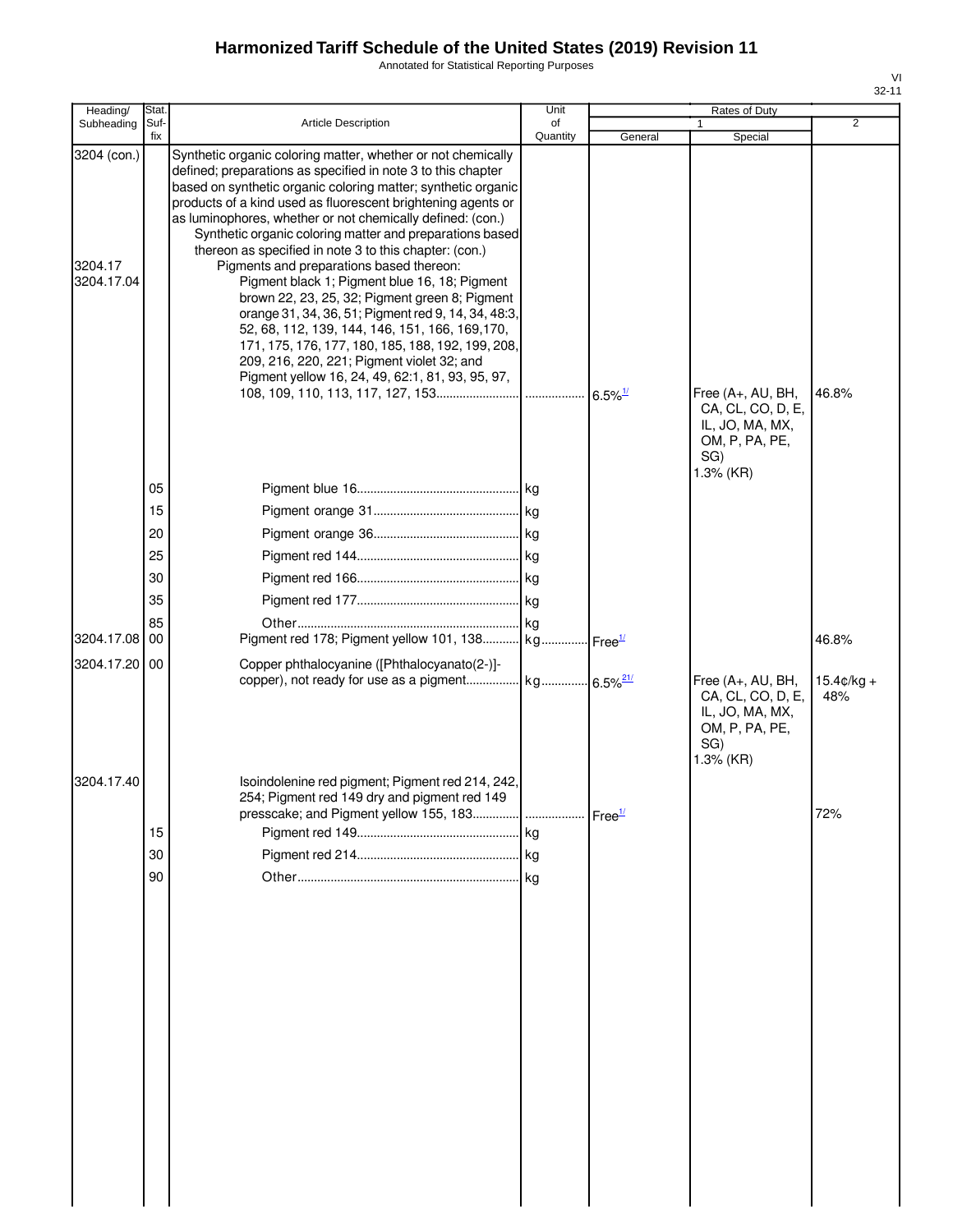Annotated for Statistical Reporting Purposes

| Heading/                                       | Stat.       |                                                                                                                                                                                                                                                                                                                                                                                                                                                                                                                                                                | Unit           |                        | Rates of Duty                                                                         |                |
|------------------------------------------------|-------------|----------------------------------------------------------------------------------------------------------------------------------------------------------------------------------------------------------------------------------------------------------------------------------------------------------------------------------------------------------------------------------------------------------------------------------------------------------------------------------------------------------------------------------------------------------------|----------------|------------------------|---------------------------------------------------------------------------------------|----------------|
| Subheading                                     | Suf-<br>fix | <b>Article Description</b>                                                                                                                                                                                                                                                                                                                                                                                                                                                                                                                                     | of<br>Quantity | General                | Special                                                                               | $\overline{2}$ |
| 3204 (con.)<br>3204.17<br>(con.)<br>3204.17.60 |             | Synthetic organic coloring matter, whether or not chemically<br>defined; preparations as specified in note 3 to this chapter<br>based on synthetic organic coloring matter; synthetic organic<br>products of a kind used as fluorescent brightening agents or<br>as luminophores, whether or not chemically defined: (con.)<br>Synthetic organic coloring matter and preparations based<br>thereon as specified in note 3 to this chapter: (con.)<br>Pigments and preparations based thereon: (con.)<br>Other:<br>Products described in additional U.S. note 3 |                |                        | Free (A+, AU, BH,<br>CA, CL, CO, D, E,<br>IL, JO, MA, MX,<br>OM, P, PA, PE,<br>SG)    | 72%            |
|                                                | 05          |                                                                                                                                                                                                                                                                                                                                                                                                                                                                                                                                                                |                |                        | 1.3% (KR)                                                                             |                |
|                                                | 10          |                                                                                                                                                                                                                                                                                                                                                                                                                                                                                                                                                                |                |                        |                                                                                       |                |
|                                                | 15          |                                                                                                                                                                                                                                                                                                                                                                                                                                                                                                                                                                |                |                        |                                                                                       |                |
|                                                | 20          |                                                                                                                                                                                                                                                                                                                                                                                                                                                                                                                                                                |                |                        |                                                                                       |                |
|                                                | 85          |                                                                                                                                                                                                                                                                                                                                                                                                                                                                                                                                                                |                |                        |                                                                                       |                |
| 3204.17.90                                     |             |                                                                                                                                                                                                                                                                                                                                                                                                                                                                                                                                                                |                | $6.5\%$ <sup>23/</sup> | Free (A+, AU, BH,<br>CA, CL, CO, D, E,<br>IL, JO, L, MA, MX,<br>OM, P, PA, PE,<br>SG) | 72%            |
|                                                | 02          | Pigment blue 15:3, dry, presscake or                                                                                                                                                                                                                                                                                                                                                                                                                                                                                                                           |                |                        | 1.3% (KR)                                                                             |                |
|                                                | 03          | Preparations based on pigment blue                                                                                                                                                                                                                                                                                                                                                                                                                                                                                                                             |                |                        |                                                                                       |                |
|                                                | 06          |                                                                                                                                                                                                                                                                                                                                                                                                                                                                                                                                                                |                |                        |                                                                                       |                |
|                                                | 10          |                                                                                                                                                                                                                                                                                                                                                                                                                                                                                                                                                                |                |                        |                                                                                       |                |
|                                                | 15          |                                                                                                                                                                                                                                                                                                                                                                                                                                                                                                                                                                |                |                        |                                                                                       |                |
|                                                | 18          | Pigment red 57:1, dry, presscake or                                                                                                                                                                                                                                                                                                                                                                                                                                                                                                                            |                |                        |                                                                                       |                |
|                                                | 19          | Preparations based on pigment                                                                                                                                                                                                                                                                                                                                                                                                                                                                                                                                  |                |                        |                                                                                       |                |
|                                                | 21          |                                                                                                                                                                                                                                                                                                                                                                                                                                                                                                                                                                |                |                        |                                                                                       |                |
|                                                | 25          |                                                                                                                                                                                                                                                                                                                                                                                                                                                                                                                                                                |                |                        |                                                                                       |                |
|                                                | 30          |                                                                                                                                                                                                                                                                                                                                                                                                                                                                                                                                                                |                |                        |                                                                                       |                |
|                                                | 35          |                                                                                                                                                                                                                                                                                                                                                                                                                                                                                                                                                                |                |                        |                                                                                       |                |
|                                                | 40          |                                                                                                                                                                                                                                                                                                                                                                                                                                                                                                                                                                |                |                        |                                                                                       |                |
|                                                | 46          | Pigment yellow 12, dry, presscake or                                                                                                                                                                                                                                                                                                                                                                                                                                                                                                                           |                |                        |                                                                                       |                |
|                                                | 47          | Preparations based on pigment                                                                                                                                                                                                                                                                                                                                                                                                                                                                                                                                  |                |                        |                                                                                       |                |
|                                                | 50          |                                                                                                                                                                                                                                                                                                                                                                                                                                                                                                                                                                |                |                        |                                                                                       |                |
|                                                | 55          |                                                                                                                                                                                                                                                                                                                                                                                                                                                                                                                                                                |                |                        |                                                                                       |                |
|                                                | 60          |                                                                                                                                                                                                                                                                                                                                                                                                                                                                                                                                                                |                |                        |                                                                                       |                |
|                                                | 86          |                                                                                                                                                                                                                                                                                                                                                                                                                                                                                                                                                                |                |                        |                                                                                       |                |
|                                                |             |                                                                                                                                                                                                                                                                                                                                                                                                                                                                                                                                                                |                |                        |                                                                                       |                |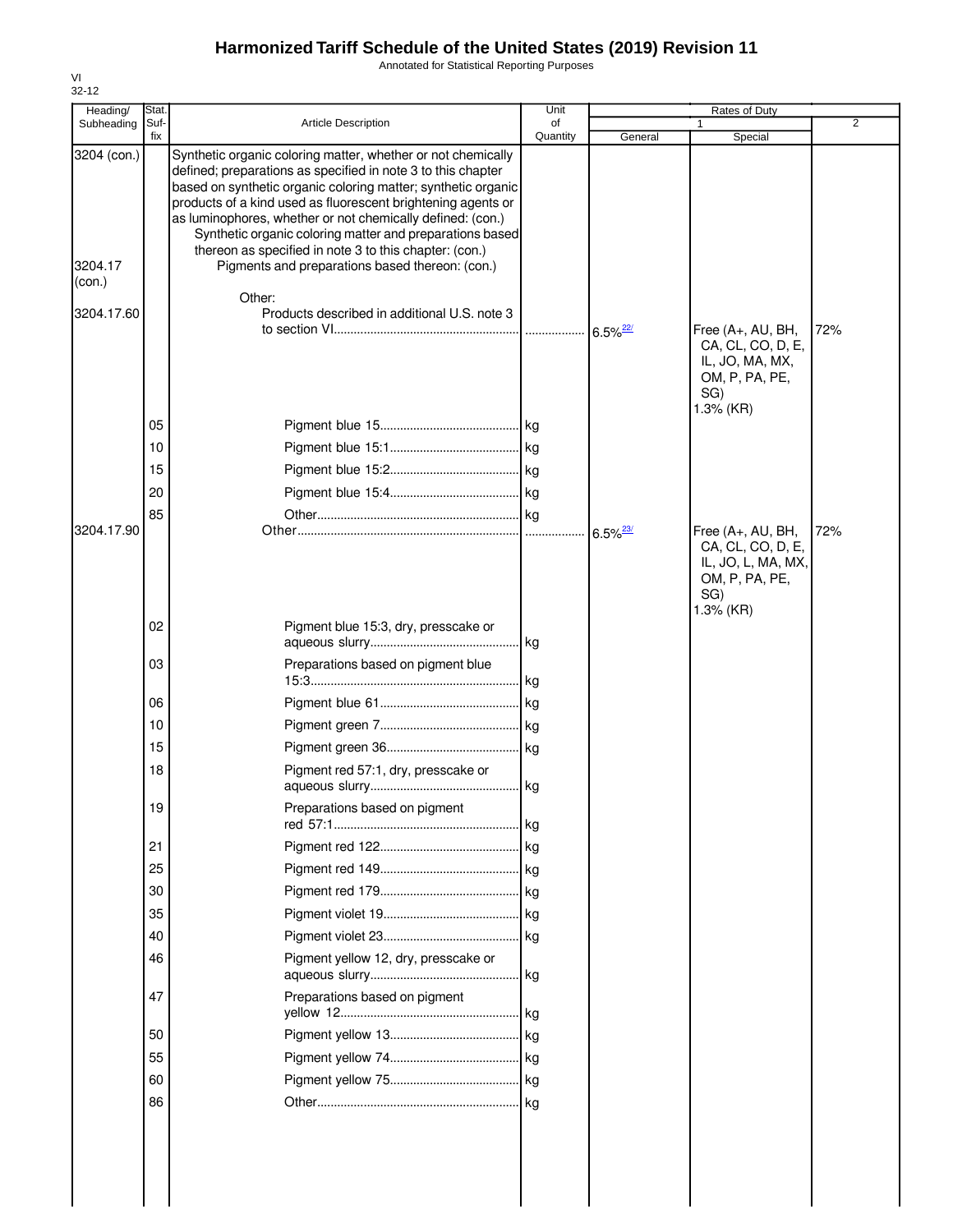Annotated for Statistical Reporting Purposes

| Heading/    | Stat.       |                                                                                                                                                                                                                                                                                                                                                                                                          | Unit                   |                        | Rates of Duty                                                                          |                |
|-------------|-------------|----------------------------------------------------------------------------------------------------------------------------------------------------------------------------------------------------------------------------------------------------------------------------------------------------------------------------------------------------------------------------------------------------------|------------------------|------------------------|----------------------------------------------------------------------------------------|----------------|
| Subheading  | Suf-<br>fix | Article Description                                                                                                                                                                                                                                                                                                                                                                                      | of<br>Quantity         | General                | 1<br>Special                                                                           | $\overline{2}$ |
| 3204 (con.) |             | Synthetic organic coloring matter, whether or not chemically<br>defined; preparations as specified in note 3 to this chapter<br>based on synthetic organic coloring matter; synthetic organic<br>products of a kind used as fluorescent brightening agents or<br>as luminophores, whether or not chemically defined: (con.)<br>Synthetic organic coloring matter and preparations based                  |                        |                        |                                                                                        |                |
| 3204.19     |             | thereon as specified in note 3 to this chapter: (con.)<br>Other, including mixtures of coloring matter of two or<br>more of the subheadings 3204.11 to 3204.19:<br>Solvent dyes and preparations based thereon:                                                                                                                                                                                          |                        |                        |                                                                                        |                |
| 3204.19.06  | 00          |                                                                                                                                                                                                                                                                                                                                                                                                          |                        |                        |                                                                                        | 64.1%          |
| 3204.19.11  | -00         | Solvent black 2, 3, 27, 28, 29, 34, 35; Solvent<br>blue 45, 49, 51, 53, 56, 67, 97; Solvent brown<br>1, 28, 42, 43, 44; Solvent green 4, 5, 7, 19,<br>27, 28; Solvent orange 45, 54, 59, 62, 63, 67;<br>Solvent red 7, 18, 19, 23, 27, 35, 89, 92, 100,<br>110, 118, 119, 124, 125, 127, 129, 130, 131,<br>132, 160, 162; Solvent violet 2, 23, 24; and<br>Solvent yellow 1, 30, 32, 48, 64, 89, 93, 98, |                        |                        |                                                                                        |                |
|             |             |                                                                                                                                                                                                                                                                                                                                                                                                          | kg 6.5% <sup>24/</sup> |                        | Free (A+, AU, BH,<br>CA, CL, CO, D, E,<br>IL, JO, KR, MA,<br>MX, OM, P, PA,<br>PE, SG) | 45.7%          |
| 3204.19.20  |             | Other:<br>Products described in additional U.S. note                                                                                                                                                                                                                                                                                                                                                     |                        | $6.5\%$ <sup>25/</sup> | Free (A+, AU, BH,<br>CA, CL, CO, D, E,<br>IL, JO, KR, MA,<br>MX, OM, P, PA,            | 64.1%          |
|             | 20          |                                                                                                                                                                                                                                                                                                                                                                                                          |                        |                        | PE, SG)                                                                                |                |
|             |             |                                                                                                                                                                                                                                                                                                                                                                                                          |                        |                        |                                                                                        |                |
|             | 40          |                                                                                                                                                                                                                                                                                                                                                                                                          |                        |                        |                                                                                        |                |
| 3204.19.25  | 90          |                                                                                                                                                                                                                                                                                                                                                                                                          |                        | $6.5\%$ <sup>26/</sup> | Free (A+, AU, BH,<br>CA, CL, CO, D, E,<br>IL, JO, KR, MA,<br>MX, OM, P, PA,<br>PE, SG) | 64.1%          |
|             | 20          |                                                                                                                                                                                                                                                                                                                                                                                                          | 1 Kg                   |                        |                                                                                        |                |
|             | 40          |                                                                                                                                                                                                                                                                                                                                                                                                          |                        |                        |                                                                                        |                |
|             | 60          |                                                                                                                                                                                                                                                                                                                                                                                                          |                        |                        |                                                                                        |                |
|             | 95          |                                                                                                                                                                                                                                                                                                                                                                                                          | kg                     |                        |                                                                                        |                |
|             |             |                                                                                                                                                                                                                                                                                                                                                                                                          |                        |                        |                                                                                        |                |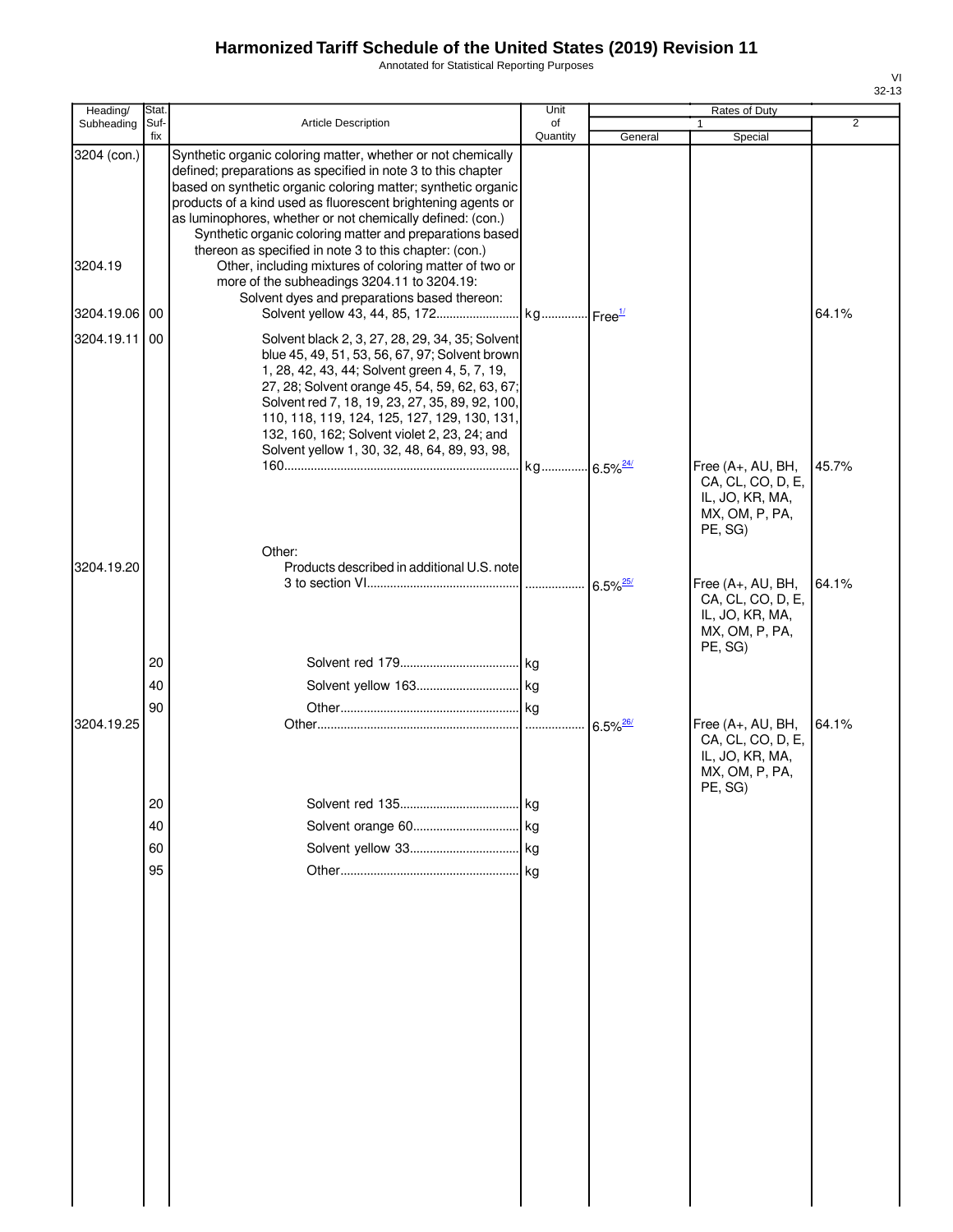Annotated for Statistical Reporting Purposes

| Heading/          | Stat.       |                                                                                                                                                                                                                                                                                                                                                                                                                                                   | Unit           |         | Rates of Duty                                                                            |                 |
|-------------------|-------------|---------------------------------------------------------------------------------------------------------------------------------------------------------------------------------------------------------------------------------------------------------------------------------------------------------------------------------------------------------------------------------------------------------------------------------------------------|----------------|---------|------------------------------------------------------------------------------------------|-----------------|
| Subheading        | Suf-<br>fix | <b>Article Description</b>                                                                                                                                                                                                                                                                                                                                                                                                                        | of<br>Quantity | General | $\mathbf{1}$<br>Special                                                                  | 2               |
| 3204 (con.)       |             | Synthetic organic coloring matter, whether or not chemically<br>defined; preparations as specified in note 3 to this chapter<br>based on synthetic organic coloring matter; synthetic organic<br>products of a kind used as fluorescent brightening agents or<br>as luminophores, whether or not chemically defined: (con.)<br>Synthetic organic coloring matter and preparations based<br>thereon as specified in note 3 to this chapter: (con.) |                |         |                                                                                          |                 |
| 3204.19<br>(con.) |             | Other, including mixtures of coloring matter of two or<br>more of the subheadings 3204.11 to 3204.19: (con.)<br>Other:                                                                                                                                                                                                                                                                                                                            |                |         |                                                                                          |                 |
| 3204.19.30 00     |             | Sulfur black, "Colour Index Nos. 53185, 53190,                                                                                                                                                                                                                                                                                                                                                                                                    |                |         | Free (A+, AU, BH,<br>CA, CL, CO, D, E,<br>IL, JO, KR, MA,<br>MX, OM, P, PA,<br>PE, SG)   | $6.6¢/kg + 28%$ |
| 3204.19.35 00     |             | Beta-carotene and other carotenoid coloring                                                                                                                                                                                                                                                                                                                                                                                                       |                |         | Free (A, AU, BH,<br>CA, CL, CO, D, E,<br>IL, JO, K, KR, MA,<br>MX, OM, P, PA,<br>PE, SG) | 25%             |
| 3204.19.40 00     |             | Other:<br>Products described in additional U.S. note                                                                                                                                                                                                                                                                                                                                                                                              |                |         | Free (A+, AU, BH,<br>CA, CL, CO, D, E,<br>IL, JO, KR, MA,<br>MX, OM, P, PA,<br>PE, SG)   | 50.5%           |
| 3204.19.50 00     |             |                                                                                                                                                                                                                                                                                                                                                                                                                                                   |                |         | Free (A+, AU, BH,<br>CA, CL, CO, D, E,<br>IL, JO, KR, MA,<br>MX, OM, P, PA,<br>PE, SG)   | 50.5%           |
| 3204.20           |             | Synthetic organic products of a kind used as fluorescent                                                                                                                                                                                                                                                                                                                                                                                          |                |         |                                                                                          |                 |
| 3204.20.10 00     |             | brightening agents:                                                                                                                                                                                                                                                                                                                                                                                                                               |                |         | Free (A, AU, BH,<br>CA, CL, CO, D, E,<br>IL, JO, KR, MA,<br>MX, OM, P, PA,<br>PE, SG)    | 64.2%           |
| 3204.20.40 00     |             |                                                                                                                                                                                                                                                                                                                                                                                                                                                   |                |         |                                                                                          | 44.1%           |
| 3204.20.80 00     |             |                                                                                                                                                                                                                                                                                                                                                                                                                                                   |                |         | Free (A, AU, BH,<br>CA, CL, CO, D, E,<br>IL, JO, KR, MA,<br>MX, OM, P, PA,<br>PE, SG)    | 44.1%           |
| 3204.90.00 00     |             |                                                                                                                                                                                                                                                                                                                                                                                                                                                   |                |         | Free (A, AU, BH,<br>CA, CL, CO, D, E,<br>IL, JO, K, KR, MA,<br>MX, OM, P, PA,<br>PE, SG) | 50.8%           |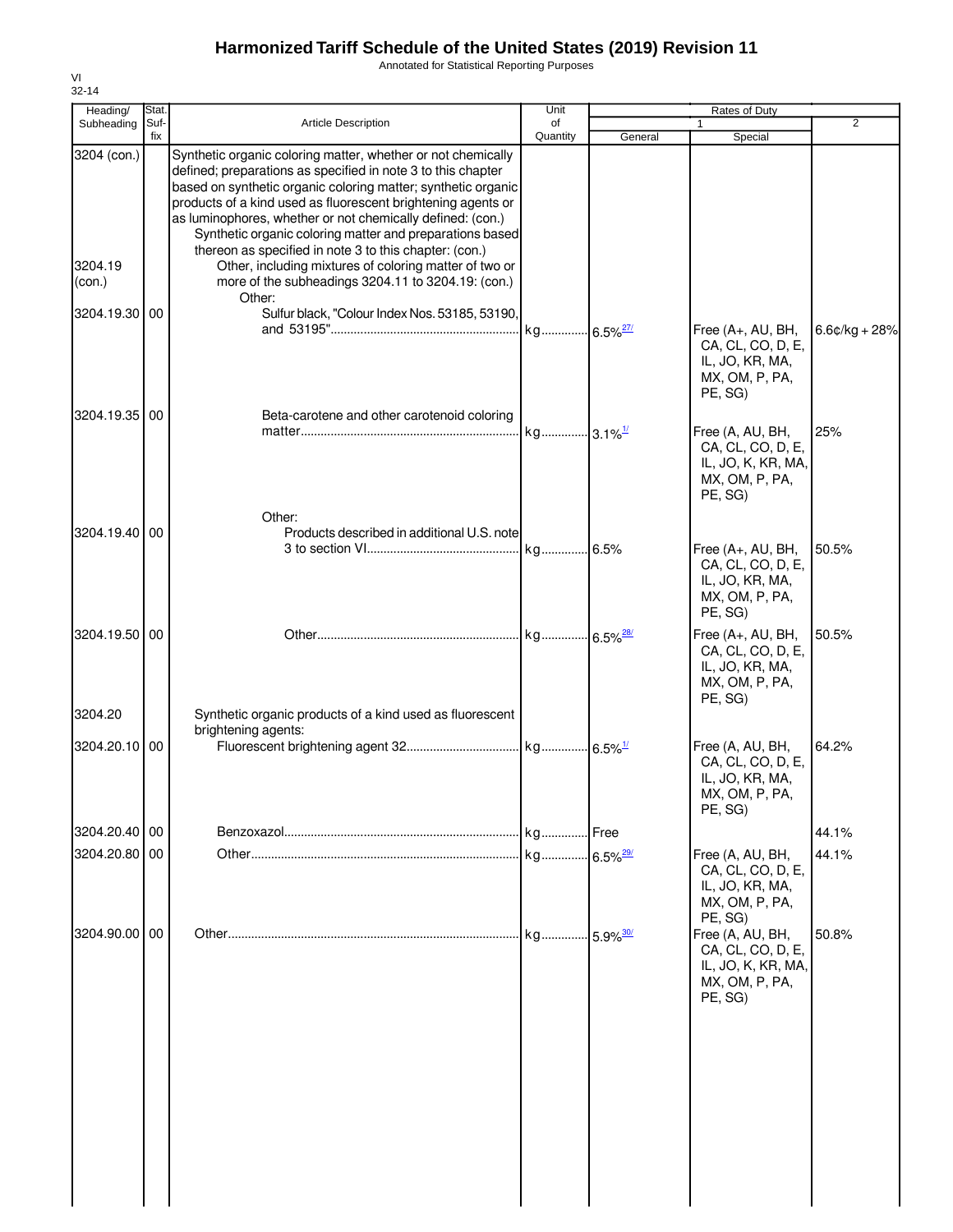Annotated for Statistical Reporting Purposes

| Suf-<br>Article Description<br>Subheading<br>of<br>1<br>fix<br>Quantity<br>General<br>Special<br>Color lakes; preparations as specified in note 3 to this chapter<br>3205.00<br>based on color lakes:<br>Carmine:<br>Food coloring solutions, containing cochineal carmine<br>3205.00.05 00<br>lake and paprika oleo resins, but not including any<br>3205.00.15 00<br>Free (A, AU, BH,<br>CA, CL, CO, D, E,<br>IL, JO, KR, MA,<br>MX, OM, P, PA,<br>PE, SG)<br>Other:<br>3205.00.40<br>Products described in additional U.S. note 3 to section<br>Free (A+, AU, BH,<br>$6.5\%$ <sup>1/</sup> | $\overline{2}$<br>72%<br>72% |
|-----------------------------------------------------------------------------------------------------------------------------------------------------------------------------------------------------------------------------------------------------------------------------------------------------------------------------------------------------------------------------------------------------------------------------------------------------------------------------------------------------------------------------------------------------------------------------------------------|------------------------------|
|                                                                                                                                                                                                                                                                                                                                                                                                                                                                                                                                                                                               |                              |
|                                                                                                                                                                                                                                                                                                                                                                                                                                                                                                                                                                                               |                              |
|                                                                                                                                                                                                                                                                                                                                                                                                                                                                                                                                                                                               |                              |
|                                                                                                                                                                                                                                                                                                                                                                                                                                                                                                                                                                                               |                              |
|                                                                                                                                                                                                                                                                                                                                                                                                                                                                                                                                                                                               |                              |
|                                                                                                                                                                                                                                                                                                                                                                                                                                                                                                                                                                                               |                              |
|                                                                                                                                                                                                                                                                                                                                                                                                                                                                                                                                                                                               |                              |
|                                                                                                                                                                                                                                                                                                                                                                                                                                                                                                                                                                                               |                              |
|                                                                                                                                                                                                                                                                                                                                                                                                                                                                                                                                                                                               |                              |
|                                                                                                                                                                                                                                                                                                                                                                                                                                                                                                                                                                                               |                              |
|                                                                                                                                                                                                                                                                                                                                                                                                                                                                                                                                                                                               |                              |
|                                                                                                                                                                                                                                                                                                                                                                                                                                                                                                                                                                                               |                              |
|                                                                                                                                                                                                                                                                                                                                                                                                                                                                                                                                                                                               | 72%                          |
| CA, CL, CO, D, E,<br>IL, JO, KR, MA,                                                                                                                                                                                                                                                                                                                                                                                                                                                                                                                                                          |                              |
| MX, OM, P, PA,                                                                                                                                                                                                                                                                                                                                                                                                                                                                                                                                                                                |                              |
| PE, SG)                                                                                                                                                                                                                                                                                                                                                                                                                                                                                                                                                                                       |                              |
| 10                                                                                                                                                                                                                                                                                                                                                                                                                                                                                                                                                                                            |                              |
| 20                                                                                                                                                                                                                                                                                                                                                                                                                                                                                                                                                                                            |                              |
| 40                                                                                                                                                                                                                                                                                                                                                                                                                                                                                                                                                                                            |                              |
| 55                                                                                                                                                                                                                                                                                                                                                                                                                                                                                                                                                                                            |                              |
| 3205.00.50<br>Free (A+, AU, BH,<br>$6.5\%$ <sup>1/</sup>                                                                                                                                                                                                                                                                                                                                                                                                                                                                                                                                      | 72%                          |
| CA, CL, CO, D, E,<br>IL, JO, KR, MA,                                                                                                                                                                                                                                                                                                                                                                                                                                                                                                                                                          |                              |
| MX, OM, P, PA,                                                                                                                                                                                                                                                                                                                                                                                                                                                                                                                                                                                |                              |
| PE, SG)                                                                                                                                                                                                                                                                                                                                                                                                                                                                                                                                                                                       |                              |
| 10                                                                                                                                                                                                                                                                                                                                                                                                                                                                                                                                                                                            |                              |
| 20                                                                                                                                                                                                                                                                                                                                                                                                                                                                                                                                                                                            |                              |
| 30                                                                                                                                                                                                                                                                                                                                                                                                                                                                                                                                                                                            |                              |
| 40                                                                                                                                                                                                                                                                                                                                                                                                                                                                                                                                                                                            |                              |
| 50                                                                                                                                                                                                                                                                                                                                                                                                                                                                                                                                                                                            |                              |
|                                                                                                                                                                                                                                                                                                                                                                                                                                                                                                                                                                                               |                              |
|                                                                                                                                                                                                                                                                                                                                                                                                                                                                                                                                                                                               |                              |
|                                                                                                                                                                                                                                                                                                                                                                                                                                                                                                                                                                                               |                              |
|                                                                                                                                                                                                                                                                                                                                                                                                                                                                                                                                                                                               |                              |
|                                                                                                                                                                                                                                                                                                                                                                                                                                                                                                                                                                                               |                              |
|                                                                                                                                                                                                                                                                                                                                                                                                                                                                                                                                                                                               |                              |
|                                                                                                                                                                                                                                                                                                                                                                                                                                                                                                                                                                                               |                              |
|                                                                                                                                                                                                                                                                                                                                                                                                                                                                                                                                                                                               |                              |
|                                                                                                                                                                                                                                                                                                                                                                                                                                                                                                                                                                                               |                              |
|                                                                                                                                                                                                                                                                                                                                                                                                                                                                                                                                                                                               |                              |
|                                                                                                                                                                                                                                                                                                                                                                                                                                                                                                                                                                                               |                              |
|                                                                                                                                                                                                                                                                                                                                                                                                                                                                                                                                                                                               |                              |
|                                                                                                                                                                                                                                                                                                                                                                                                                                                                                                                                                                                               |                              |
|                                                                                                                                                                                                                                                                                                                                                                                                                                                                                                                                                                                               |                              |
|                                                                                                                                                                                                                                                                                                                                                                                                                                                                                                                                                                                               |                              |
|                                                                                                                                                                                                                                                                                                                                                                                                                                                                                                                                                                                               |                              |
|                                                                                                                                                                                                                                                                                                                                                                                                                                                                                                                                                                                               |                              |
|                                                                                                                                                                                                                                                                                                                                                                                                                                                                                                                                                                                               |                              |
|                                                                                                                                                                                                                                                                                                                                                                                                                                                                                                                                                                                               |                              |
|                                                                                                                                                                                                                                                                                                                                                                                                                                                                                                                                                                                               |                              |
|                                                                                                                                                                                                                                                                                                                                                                                                                                                                                                                                                                                               |                              |
|                                                                                                                                                                                                                                                                                                                                                                                                                                                                                                                                                                                               |                              |
|                                                                                                                                                                                                                                                                                                                                                                                                                                                                                                                                                                                               |                              |
|                                                                                                                                                                                                                                                                                                                                                                                                                                                                                                                                                                                               |                              |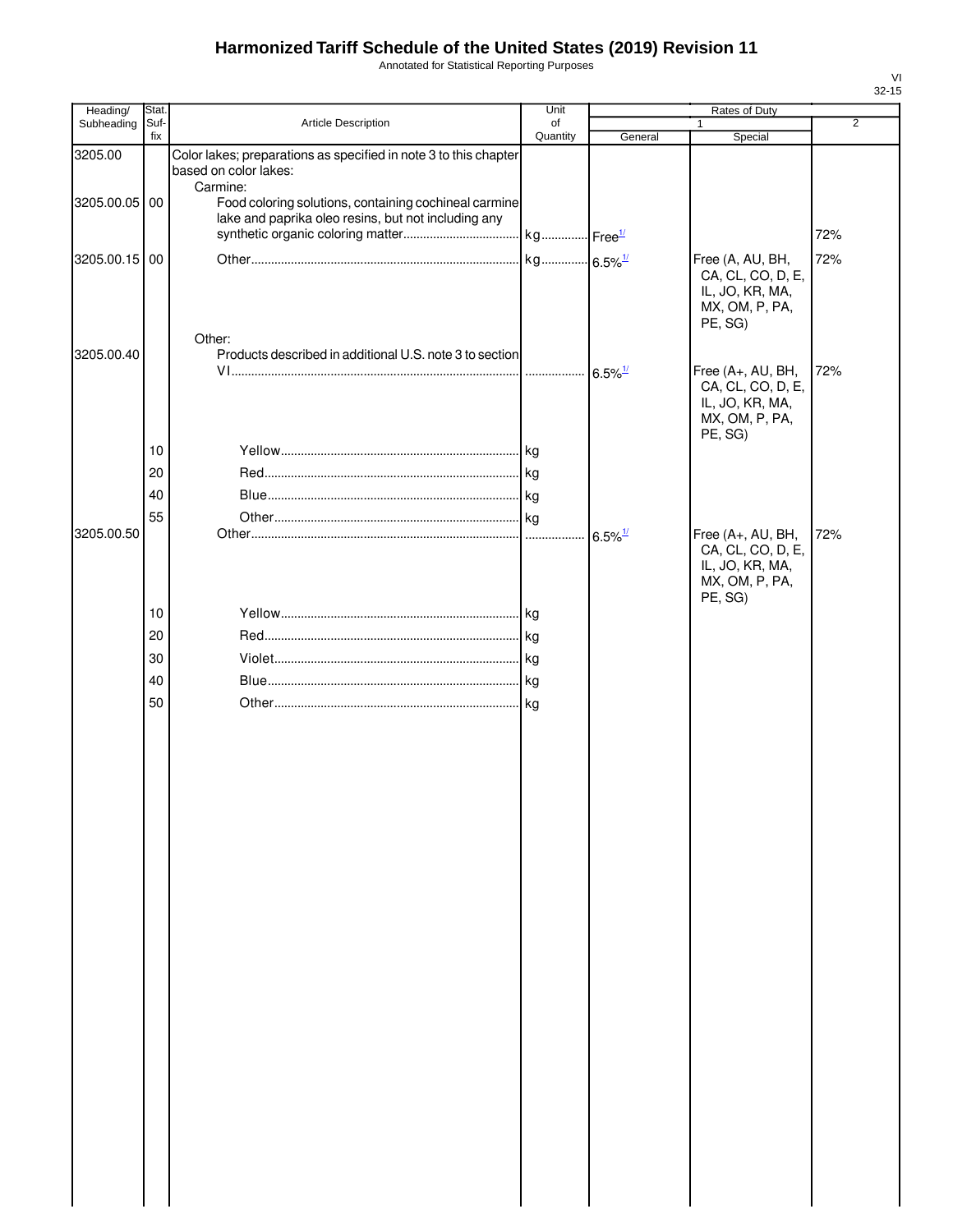Annotated for Statistical Reporting Purposes

| Heading/           | Stat.       |                                                                                                                                                                                                                                                                                                                                           | Unit           |         | Rates of Duty                                                                         |                |
|--------------------|-------------|-------------------------------------------------------------------------------------------------------------------------------------------------------------------------------------------------------------------------------------------------------------------------------------------------------------------------------------------|----------------|---------|---------------------------------------------------------------------------------------|----------------|
| Subheading         | Suf-<br>fix | Article Description                                                                                                                                                                                                                                                                                                                       | of<br>Quantity | General | $\mathbf{1}$<br>Special                                                               | $\overline{2}$ |
| 3206<br>3206.11.00 | 00          | Other coloring matter; preparations as specified in note 3 to<br>this chapter, other than those of heading 3203, 3204 or 3205;<br>inorganic products of a kind used as luminophores, whether<br>or not chemically defined:<br>Pigments and preparations based on titanium dioxide:<br>Containing 80 percent or more by weight of titanium |                |         |                                                                                       |                |
|                    |             |                                                                                                                                                                                                                                                                                                                                           |                |         | Free (A, AU, BH,<br>CA, CL, CO, D, E,<br>IL, JO, KR, MA,<br>MX, OM, P, PA,<br>PE, SG) | 30%            |
| 3206.19.00         | 00          |                                                                                                                                                                                                                                                                                                                                           |                |         | Free (A, AU, BH,<br>CA, CL, CO, D, E,<br>IL, JO, KR, MA,<br>MX, OM, P, PA,<br>PE, SG) | 30%            |
| 3206.20.00         |             | Pigments and preparations based on chromium                                                                                                                                                                                                                                                                                               |                |         | Free (A, AU, BH,<br>CA, CL, CO, D, E,<br>IL, JO, KR, MA,<br>MX, OM, P, PA,<br>PE, SG) | 25%            |
|                    | 10          |                                                                                                                                                                                                                                                                                                                                           |                |         |                                                                                       |                |
|                    | 20          |                                                                                                                                                                                                                                                                                                                                           |                |         |                                                                                       |                |
|                    | 30          |                                                                                                                                                                                                                                                                                                                                           |                |         |                                                                                       |                |
|                    | 50          |                                                                                                                                                                                                                                                                                                                                           |                |         |                                                                                       |                |
|                    |             |                                                                                                                                                                                                                                                                                                                                           |                |         |                                                                                       |                |
|                    |             |                                                                                                                                                                                                                                                                                                                                           |                |         |                                                                                       |                |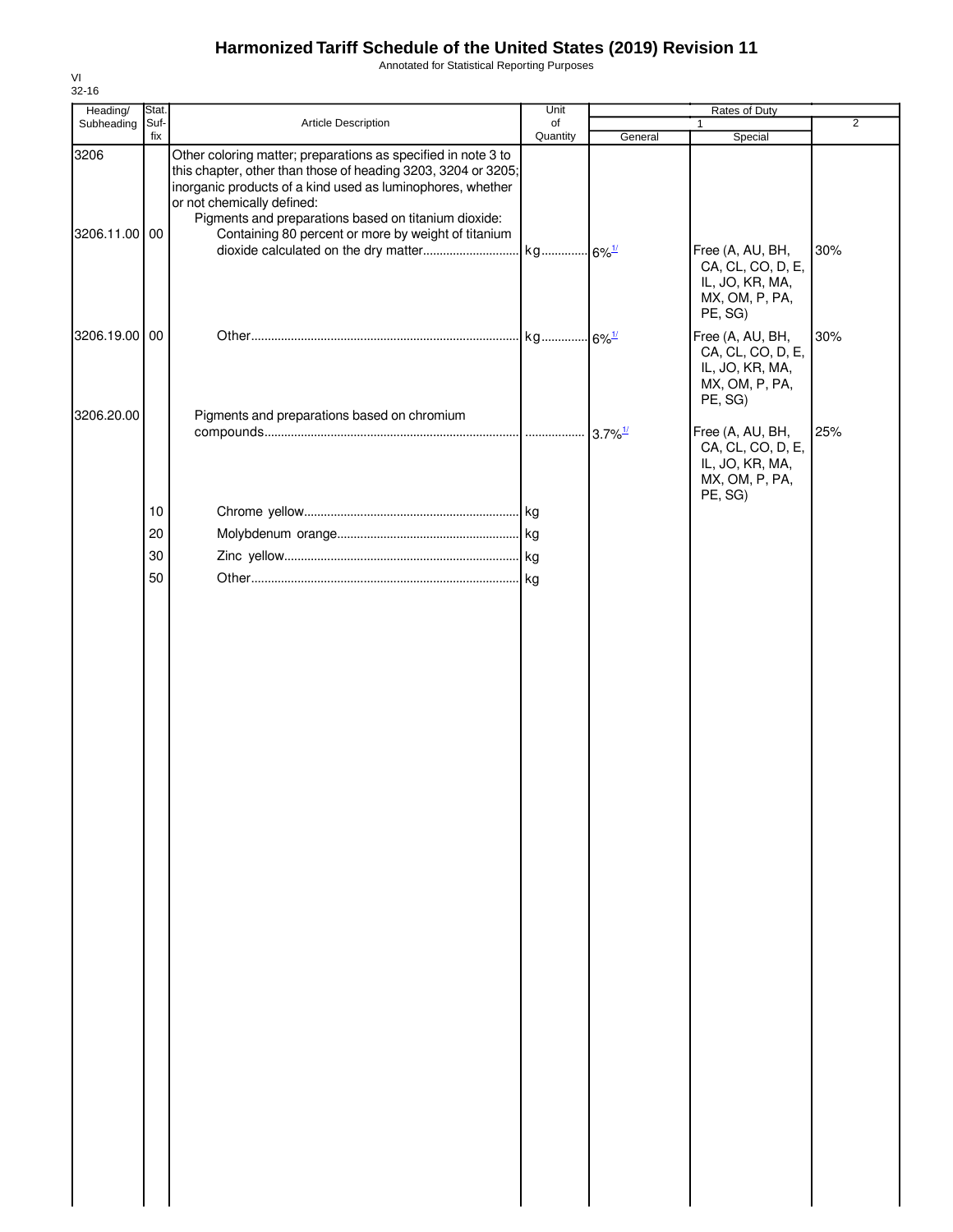Annotated for Statistical Reporting Purposes

| Heading/                     | Stat.       |                                                                                                                                                                                                                                                                                    | Unit           |                        | Rates of Duty                                                                                    |                             |
|------------------------------|-------------|------------------------------------------------------------------------------------------------------------------------------------------------------------------------------------------------------------------------------------------------------------------------------------|----------------|------------------------|--------------------------------------------------------------------------------------------------|-----------------------------|
| Subheading                   | Suf-<br>fix | <b>Article Description</b>                                                                                                                                                                                                                                                         | of<br>Quantity | General                | 1                                                                                                | $\overline{2}$              |
| 3206 (con.)<br>3206.41.00 00 |             | Other coloring matter; preparations as specified in note 3 to<br>this chapter, other than those of heading 3203, 3204 or 3205;<br>inorganic products of a kind used as luminophores, whether<br>or not chemically defined: (con.)<br>Other coloring matter and other preparations: |                |                        | Special<br>Free (A, AU, BH,<br>CA, CL, CO, D, E,<br>IL, JO, KR, MA,<br>MX, OM, P, PA,<br>PE, SG) | 7.5%                        |
| 3206.42.00 00                |             | Lithopone and other pigments and preparations based                                                                                                                                                                                                                                |                |                        | Free (A, AU, BH,<br>CA, CL, CO, D, E,<br>IL, JO, KR, MA,<br>MX, OM, P, PA,<br>PE, SG)            | 11%                         |
| 3206.49<br>3206.49.10 00     |             | Other:<br>Concentrated dispersions of pigments in plastics                                                                                                                                                                                                                         |                |                        | Free (A, AU, BH,<br>CA, CL, CO, D, E,<br>IL, JO, KR, MA,<br>MX, OM, P, PA,<br>PE, SG)            | $15.4 \text{c/kg} +$<br>45% |
| 3206.49.20 00                |             |                                                                                                                                                                                                                                                                                    |                |                        | Free (A+, AU, BH,<br>CA, CL, CO, D, E,<br>IL, JO, KR, MA,<br>MX, OM, P, PA,<br>PE, SG)           | 20%                         |
| 3206.49.30 00                |             |                                                                                                                                                                                                                                                                                    |                |                        | Free (A, AU, BH,<br>CA, CL, CO, D, E,<br>IL, JO, KR, MA,<br>MX, OM, P, PA,<br>PE, SG)            | 4.5%                        |
| 3206.49.40 00                |             |                                                                                                                                                                                                                                                                                    |                |                        |                                                                                                  | 20%                         |
| 3206.49.55 00                |             | Pigments and preparations based on<br>hexacyanoferrates (ferrocyanides and                                                                                                                                                                                                         |                |                        | Free (A, AU, BH,<br>CA, CL, CO, D, E,<br>IL, JO, KR, MA,<br>MX, OM, P, PA,<br>PE, SG)            | 12%                         |
| 3206.49.60                   | 10          | Pigments and preparations based on cadmium                                                                                                                                                                                                                                         |                | $3.1\%$ <sup>32/</sup> | Free (A, AU, BH,<br>CA, CL, CO, D, E,<br>IL, JO, KR, MA,<br>MX, OM, P, PA,<br>PE, SG)            | 25%                         |
| 3206.50.00 00                | 50          | Inorganic products of a kind used as luminophores kg                                                                                                                                                                                                                               |                | $6.5\%$ <sup>33/</sup> | Free (A+, AU, BH,<br>CA, CL, CO, D, E,<br>IL, JO, KR, MA,<br>MX, OM, P, PA,<br>PE, SG)           | 45.5%                       |
|                              |             |                                                                                                                                                                                                                                                                                    |                |                        |                                                                                                  |                             |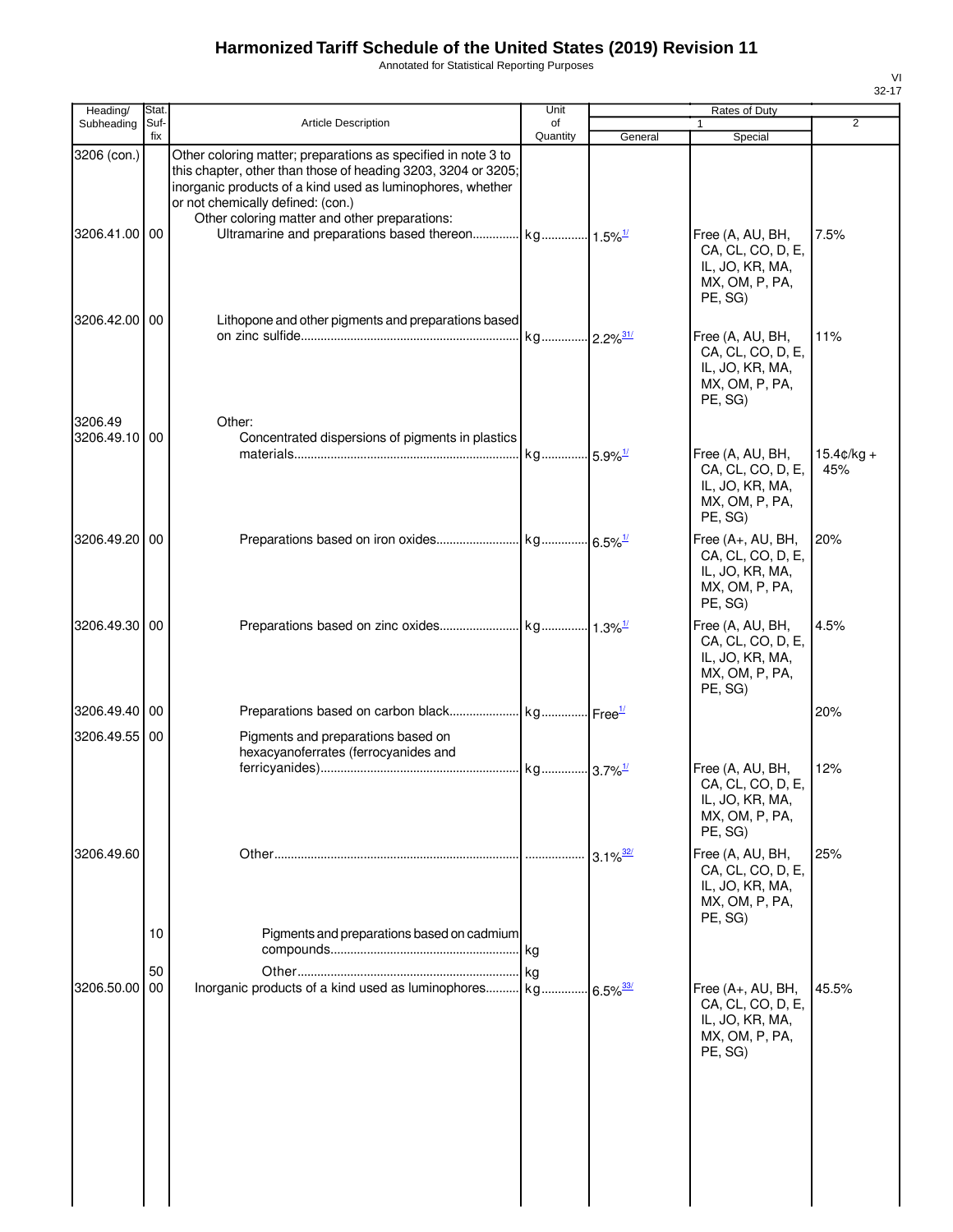Annotated for Statistical Reporting Purposes

| Heading/              | Stat.       |                                                                                                                                                                                                                                                                                                                                                                  | Unit           |                        | Rates of Duty                                                                          |                    |
|-----------------------|-------------|------------------------------------------------------------------------------------------------------------------------------------------------------------------------------------------------------------------------------------------------------------------------------------------------------------------------------------------------------------------|----------------|------------------------|----------------------------------------------------------------------------------------|--------------------|
| Subheading            | Suf-<br>fix | <b>Article Description</b>                                                                                                                                                                                                                                                                                                                                       | of<br>Quantity | General                | 1<br>Special                                                                           | $\overline{2}$     |
| 3207<br>3207.10.00    | 00          | Prepared pigments, prepared opacifiers and prepared colors,<br>vitrifiable enamels and glazes, engobes (slips), liquid lustres<br>and similar preparations, of a kind used in the ceramic,<br>enamelling or glass industry; glass frit and other glass, in the<br>form of powder, granules or flakes:<br>Prepared pigments, prepared opacifiers, prepared colors |                |                        |                                                                                        |                    |
|                       |             |                                                                                                                                                                                                                                                                                                                                                                  |                |                        | Free (A, AU, BH,<br>CA, CL, CO, D, E,<br>IL, JO, KR, MA,<br>MX, OM, P, PA,<br>PE, SG)  | 25%                |
| 3207.20.00 00         |             | Vitrifiable enamels and glazes, engobes (slips) and similar                                                                                                                                                                                                                                                                                                      |                |                        | Free (A, AU, BH,<br>CA, CL, CO, D, E,<br>IL, JO, KR, MA,<br>MX, OM, P, PA,<br>PE, SG)  | 30%                |
| 3207.30.00<br>3207.40 | 00          | Glass frit and other glass, in the form of powder, granules                                                                                                                                                                                                                                                                                                      |                |                        | Free (A, AU, BH,<br>CA, CL, CO, D, E,<br>IL, JO, KR, MA,<br>MX, OM, P, PA,<br>PE, SG)  | 25%                |
|                       |             | or flakes:                                                                                                                                                                                                                                                                                                                                                       |                |                        |                                                                                        |                    |
| 3207.40.10            | 00          |                                                                                                                                                                                                                                                                                                                                                                  |                |                        | Free (A, AU, BH,<br>CA, CL, CO, D, E,<br>IL, JO, KR, MA,<br>MX, OM, P, PA,<br>PE, SG)  | 30%                |
| 3207.40.50 00         |             |                                                                                                                                                                                                                                                                                                                                                                  |                |                        | Free (A+, AU, BH,<br>CA, CL, CO, D, E,<br>IL, JO, KR, MA,<br>MX, OM, P, PA,<br>PE, SG) | 40%                |
| 3208                  |             | Paints and varnishes (including enamels and lacquers) based<br>on synthetic polymers or chemically modified natural polymers,<br>dispersed or dissolved in a nonaqueous medium;<br>solutions as defined in note 4 to this chapter:                                                                                                                               |                |                        |                                                                                        |                    |
| 3208.10.00 00         |             |                                                                                                                                                                                                                                                                                                                                                                  | kg             |                        | Free (A, AU, BH,<br>CA, CL, CO, D, E,<br>IL, JO, KR, MA,<br>MX, OM, P, PA,<br>PE, SG)  | 15.4c/kq<br>$+46%$ |
| 3208.20.00 00         |             |                                                                                                                                                                                                                                                                                                                                                                  | liters<br>kg   | $-3.6\%$ <sup>1/</sup> | Free (A, AU, BH,<br>CA, CL, CO, D, E,<br>IL, JO, KR, MA,<br>MX, OM, P, PA,<br>PE, SG)  | 25%                |
| 3208.90.00 00         |             |                                                                                                                                                                                                                                                                                                                                                                  | liters<br>kg   | $-3.2\%$ <sup>1/</sup> | Free (A, AU, BH,<br>CA, CL, CO, D, E,<br>IL, JO, KR, MA,<br>MX, OM, P, PA,<br>PE, SG)  | 25%                |
|                       |             |                                                                                                                                                                                                                                                                                                                                                                  |                |                        |                                                                                        |                    |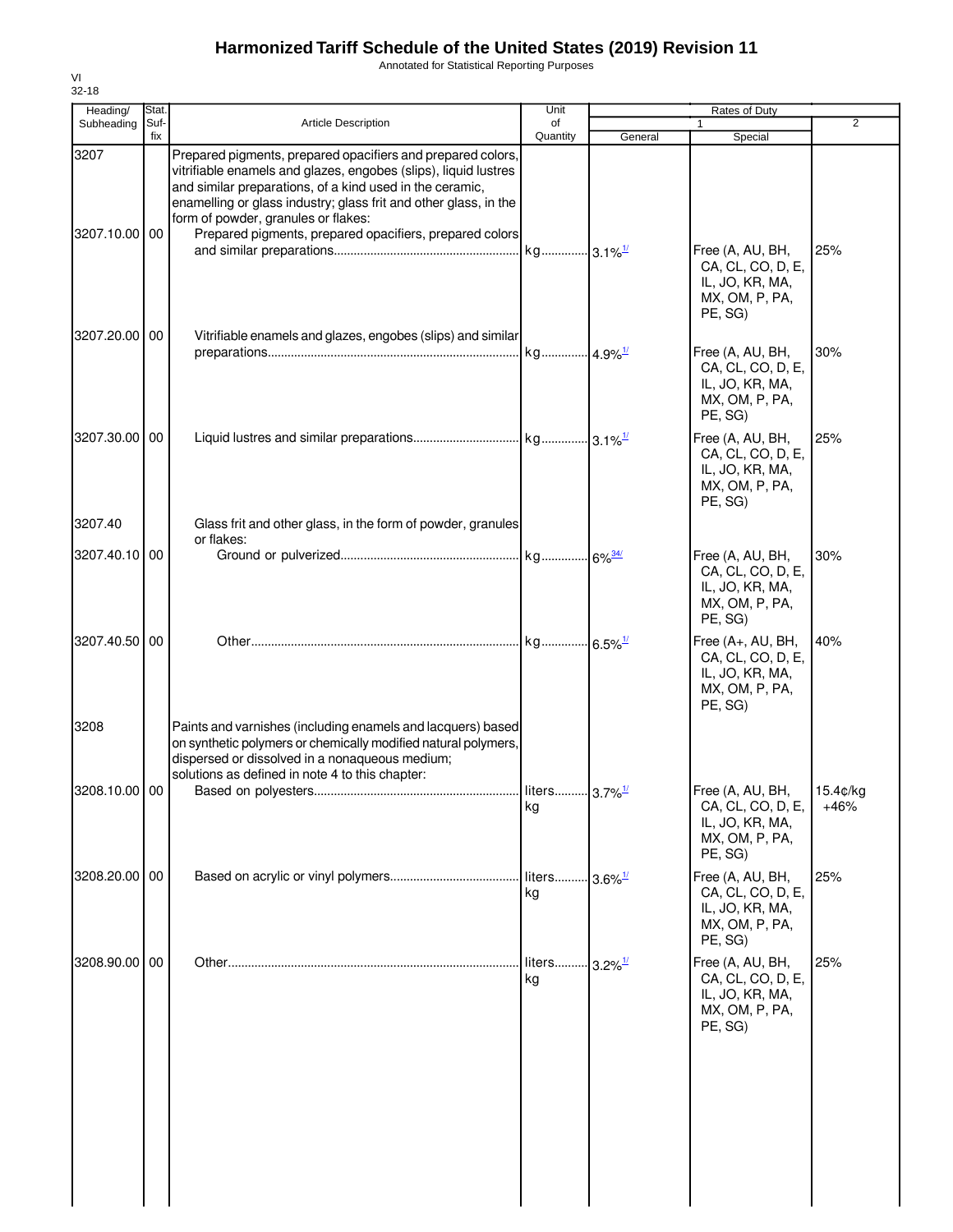Annotated for Statistical Reporting Purposes

| Heading/      | Stat.       |                                                                                                                                                                                                                                                                                   | Unit                            |                                    | Rates of Duty                                                                          |                             |
|---------------|-------------|-----------------------------------------------------------------------------------------------------------------------------------------------------------------------------------------------------------------------------------------------------------------------------------|---------------------------------|------------------------------------|----------------------------------------------------------------------------------------|-----------------------------|
| Subheading    | Suf-<br>fix | <b>Article Description</b>                                                                                                                                                                                                                                                        | of<br>Quantity                  | General                            | 1<br>Special                                                                           | $\overline{2}$              |
| 3209          |             | Paints and varnishes (including enamels and lacquers) based<br>on synthetic polymers or chemically modified natural polymers,<br>dispersed or dissolved in an aqueous medium:                                                                                                     |                                 |                                    |                                                                                        |                             |
| 3209.10.00    | 00          |                                                                                                                                                                                                                                                                                   | liters 5.1% <sup>1/</sup><br>kg |                                    | Free (A, AU, BH,<br>CA, CL, CO, D, E,<br>IL, JO, KR, MA,<br>MX, OM, P, PA,<br>PE, SG)  | 25%                         |
| 3209.90.00 00 |             |                                                                                                                                                                                                                                                                                   | liters 5.9% <sup>1/</sup><br>kg |                                    | Free (A*, AU, BH,<br>CA, CL, CO, D, E,<br>IL, JO, KR, MA,<br>MX, OM, P, PA,<br>PE, SG) | $15.4 \text{c/kg} +$<br>46% |
| 3210.00.00    | 00 I        | Other paints and varnishes (including enamels, lacquers and<br>distempers); prepared water pigments of a kind used for                                                                                                                                                            | liters 1.8% <sup>1/</sup>       |                                    | Free (A, AU, BH,                                                                       | 25%                         |
|               |             |                                                                                                                                                                                                                                                                                   | kg                              |                                    | CA, CL, CO, D, E,<br>IL, JO, KR, MA,<br>MX, OM, P, PA,<br>PE, SG)                      |                             |
|               |             |                                                                                                                                                                                                                                                                                   |                                 |                                    | Free (A+, AU, BH,<br>CA, CL, CO, D, E,<br>IL, JO, KR, MA,<br>MX, OM, P, PA,<br>PE, SG) | 25%                         |
| 3212          |             | Pigments (including metallic powders and flakes) dispersed<br>in nonaqueous media, in liquid or paste form, of a kind used<br>in the manufacture of paints (including enamels); stamping<br>foils; dyes and other coloring matter put up in forms or packings<br>for retail sale: |                                 |                                    |                                                                                        |                             |
| 3212.10.00 00 |             |                                                                                                                                                                                                                                                                                   | $m^2$ 4.7% <sup>1/</sup>        |                                    | Free (A, AU, BH,<br>CA, CL, CO, D, E,<br>IL, JO, KR, MA,<br>MX, OM, P, PA,<br>PE, SG)  | 20%                         |
| 3212.90.00    |             |                                                                                                                                                                                                                                                                                   |                                 | $3.1\%$ <sup>1/</sup>              | Free (A, AU, BH,<br>CA, CL, CO, D, E,<br>IL, JO, KR, MA,<br>MX, OM, P, PA,<br>PE, SG)  | 25%                         |
|               | 10<br>50    |                                                                                                                                                                                                                                                                                   |                                 |                                    |                                                                                        |                             |
| 3213          |             | Artists', students' or signboard painters' colors, modifying tints,<br>amusement colors and the like, in tablets, tubes, jars, bottles,<br>pans or in similar forms or packings:                                                                                                  |                                 |                                    |                                                                                        |                             |
| 3213.10.00    | 00          |                                                                                                                                                                                                                                                                                   | $X$ <sub></sub>                 | 6.5% on the<br>entire set $^{1/2}$ | Free (A, AU, BH,<br>CA, CL, CO, D, E,<br>IL, JO, KR, MA,<br>MX, OM, P, PA,<br>PE, SG)  | 70% on the<br>entire set    |
| 3213.90.00 00 |             |                                                                                                                                                                                                                                                                                   | pcs                             | $3.4\%$ <sup>1/</sup>              | Free (A, AU, BH,<br>CA, CL, CO, D, E,<br>IL, JO, KR, MA,<br>MX, OM, P, PA,<br>PE, SG)  | 48.6%                       |
|               |             |                                                                                                                                                                                                                                                                                   |                                 |                                    |                                                                                        |                             |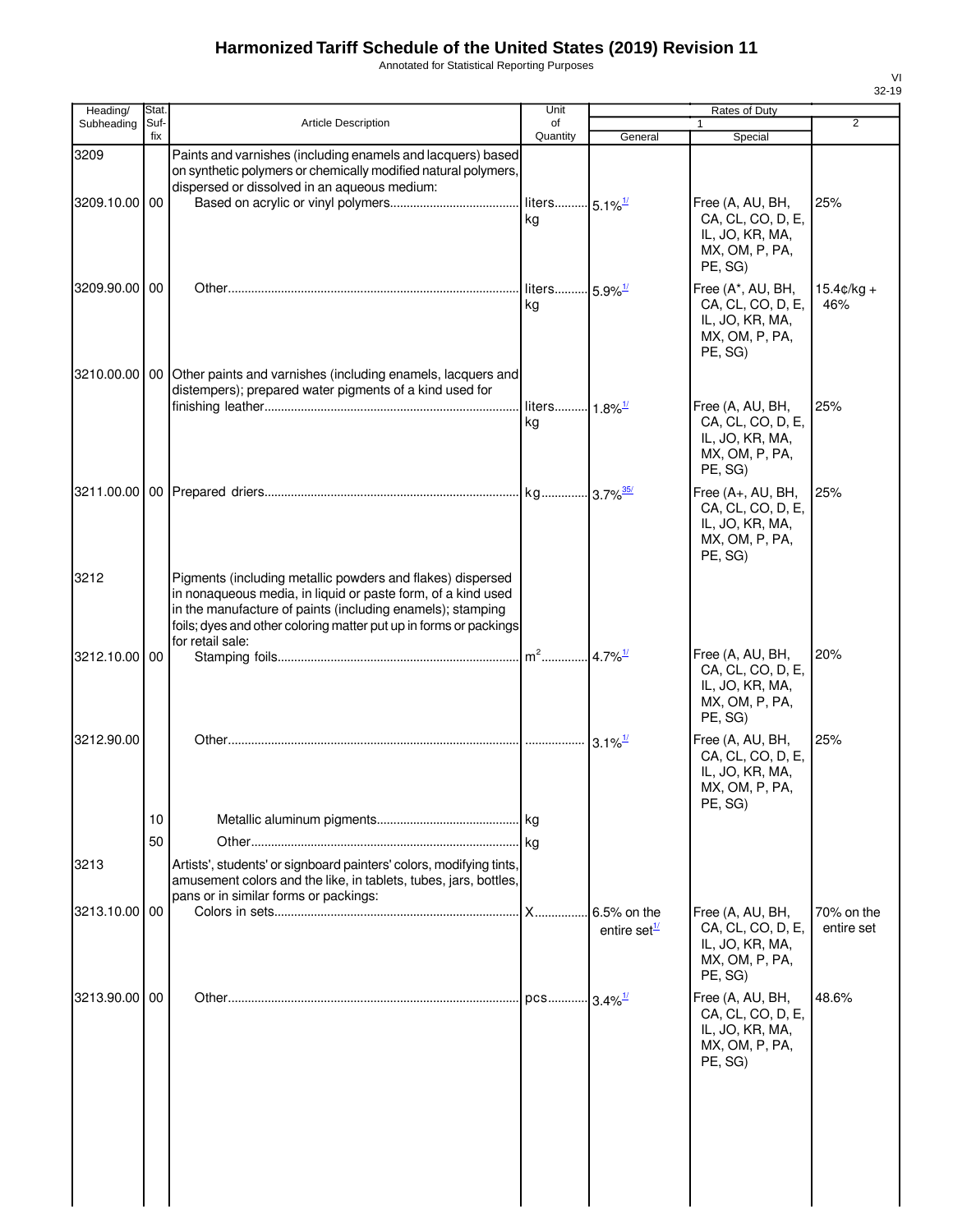Annotated for Statistical Reporting Purposes

| Heading/                 | Stat.          |                                                                                                                                                | Unit     | Rates of Duty              |                                                                                        |                |  |
|--------------------------|----------------|------------------------------------------------------------------------------------------------------------------------------------------------|----------|----------------------------|----------------------------------------------------------------------------------------|----------------|--|
| Subheading               | Suf-           | Article Description                                                                                                                            | of       |                            | $\mathbf{1}$                                                                           | $\overline{2}$ |  |
| 3214                     | fix            | Glaziers' putty, grafting putty, resin cements, caulking<br>compounds and other mastics; painters' fillings; nonrefractory                     | Quantity | General                    | Special                                                                                |                |  |
| 3214.10.00               |                | surfacing preparations for facades, indoor walls, floors, ceilings<br>or the like:<br>Glazier's putty, grafting putty, resin cements, caulking |          |                            | Free (A, AU, BH,<br>CA, CL, CO, D, E,<br>IL, JO, KR, MA,<br>MX, OM, P, PA,<br>PE, SG)  | 20%            |  |
|                          | $10$<br>$20\,$ | Mastics:                                                                                                                                       |          |                            |                                                                                        |                |  |
| 3214.90<br>3214.90.10 00 | 90             | Other:                                                                                                                                         | kg       | $\cdot$ Free $\frac{1}{2}$ |                                                                                        | 20%            |  |
| 3214.90.50 00            |                |                                                                                                                                                |          |                            | Free (A+, AU, BH,<br>CA, CL, CO, D, E,<br>IL, JO, KR, MA,<br>MX, OM, P, PA,<br>PE, SG) | 60%            |  |
|                          |                |                                                                                                                                                |          |                            |                                                                                        |                |  |
|                          |                |                                                                                                                                                |          |                            |                                                                                        |                |  |
|                          |                |                                                                                                                                                |          |                            |                                                                                        |                |  |
|                          |                |                                                                                                                                                |          |                            |                                                                                        |                |  |
|                          |                |                                                                                                                                                |          |                            |                                                                                        |                |  |
|                          |                |                                                                                                                                                |          |                            |                                                                                        |                |  |
|                          |                |                                                                                                                                                |          |                            |                                                                                        |                |  |
|                          |                |                                                                                                                                                |          |                            |                                                                                        |                |  |
|                          |                |                                                                                                                                                |          |                            |                                                                                        |                |  |
|                          |                |                                                                                                                                                |          |                            |                                                                                        |                |  |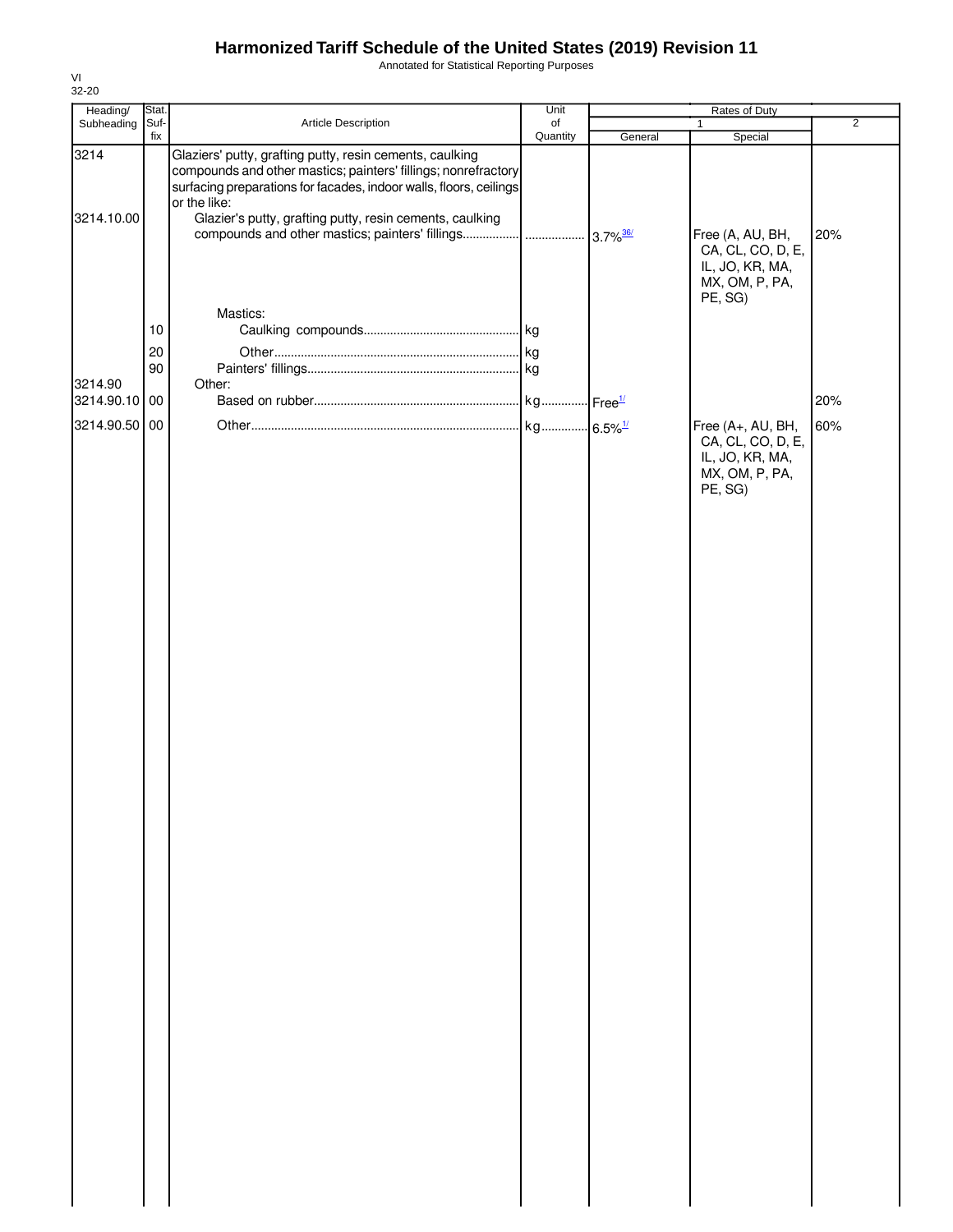Annotated for Statistical Reporting Purposes

| U.<br>., |  |
|----------|--|

| Heading/      | Stat.       |                                                                 | Unit                  |                        | Rates of Duty                         |                |
|---------------|-------------|-----------------------------------------------------------------|-----------------------|------------------------|---------------------------------------|----------------|
| Subheading    | Suf-<br>fix | <b>Article Description</b>                                      | of<br>Quantity        | General                | Special                               | $\overline{2}$ |
| 3215          |             | Printing ink, writing or drawing ink and other inks, whether or |                       |                        |                                       |                |
|               |             | not concentrated or solid:                                      |                       |                        |                                       |                |
| 3215.11       |             | Printing ink:<br>Black:                                         |                       |                        |                                       |                |
|               |             | Solid:                                                          |                       |                        |                                       |                |
| 3215.11.10 00 |             | In engineered shapes, for insertion into                        |                       |                        |                                       |                |
|               |             | apparatus of subheadings 8443.31, 8443.32                       |                       |                        |                                       |                |
|               |             |                                                                 | kg Free <sup>1/</sup> |                        |                                       | 10%            |
| 3215.11.30 00 |             |                                                                 | kg 1.8% <sup>1/</sup> |                        | Free (A, AU, BH,                      | 10%            |
|               |             |                                                                 |                       |                        | CA, CL, CO, E, IL,                    |                |
|               |             |                                                                 |                       |                        | JO, KR, MA, MX,<br>OM, P, PA, PE,     |                |
|               |             |                                                                 |                       |                        | SG)                                   |                |
| 3215.11.90    |             |                                                                 |                       |                        | Free (A, AU, BH,                      | 10%            |
|               |             |                                                                 |                       |                        | CA, CL, CO, E, IL,<br>JO, KR, MA, MX, |                |
|               |             |                                                                 |                       |                        | OM, P, PA, PE,                        |                |
|               |             |                                                                 |                       |                        | SG)                                   |                |
|               | 10          |                                                                 |                       |                        |                                       |                |
|               |             | Other:                                                          |                       |                        |                                       |                |
|               | 20          |                                                                 |                       |                        |                                       |                |
|               | 30          |                                                                 |                       |                        |                                       |                |
|               | 40          |                                                                 |                       |                        |                                       |                |
|               | 50          |                                                                 |                       |                        |                                       |                |
|               | 60          |                                                                 |                       |                        |                                       |                |
| 3215.19       |             | Other:<br>Solid:                                                |                       |                        |                                       |                |
| 3215.19.10 00 |             | In engineered shapes, for insertion into                        |                       |                        |                                       |                |
|               |             | apparatus of subheadings 8443.31, 8443.32                       |                       |                        |                                       |                |
|               |             |                                                                 | kg Free <sup>1/</sup> |                        |                                       | 10%            |
| 3215.19.30 00 |             |                                                                 | kg 1.8% <sup>1/</sup> |                        | Free (A, AU, BH,                      | 10%            |
|               |             |                                                                 |                       |                        | CA, CL, CO, E, IL,                    |                |
|               |             |                                                                 |                       |                        | JO, KR, MA, MX,<br>OM, P, PA, PE,     |                |
|               |             |                                                                 |                       |                        | SG)                                   |                |
| 3215.19.90    |             |                                                                 |                       | $1.8\%$ <sup>1/</sup>  | Free (A, AU, BH,                      | 10%            |
|               |             |                                                                 |                       |                        | CA, CL, CO, E, IL,<br>JO, KR, MA, MX, |                |
|               |             |                                                                 |                       |                        | OM, P, PA, PE,                        |                |
|               |             |                                                                 |                       |                        | SG)                                   |                |
|               | 10          |                                                                 | l kg                  |                        |                                       |                |
|               | 20          | Other:                                                          |                       |                        |                                       |                |
|               | 30          |                                                                 |                       |                        |                                       |                |
|               |             |                                                                 |                       |                        |                                       |                |
|               | 40          |                                                                 | kg                    |                        |                                       |                |
|               | 50          |                                                                 |                       |                        |                                       |                |
| 3215.90       | 60          | Other:                                                          |                       |                        |                                       |                |
| 3215.90.10 00 |             |                                                                 |                       | $-3.1\%$ <sup>1/</sup> | Free (A, AU, BH,                      | 15%            |
|               |             |                                                                 |                       |                        | CA, CL, CO, D, E,                     |                |
|               |             |                                                                 |                       |                        | IL, JO, KR, MA,<br>MX, OM, P, PA,     |                |
|               |             |                                                                 |                       |                        | PE, SG)                               |                |
| 3215.90.50 00 |             |                                                                 |                       | $1.8\%$ <sup>1/</sup>  | Free (A, AU, BH,                      | 10%            |
|               |             |                                                                 |                       |                        | CA, CL, CO, D, E,                     |                |
|               |             |                                                                 |                       |                        | IL, JO, KR, MA,                       |                |
|               |             |                                                                 |                       |                        | MX, OM, P, PA,<br>PE, SG)             |                |
|               |             |                                                                 |                       |                        |                                       |                |
|               |             |                                                                 |                       |                        |                                       |                |
|               |             |                                                                 |                       |                        |                                       |                |